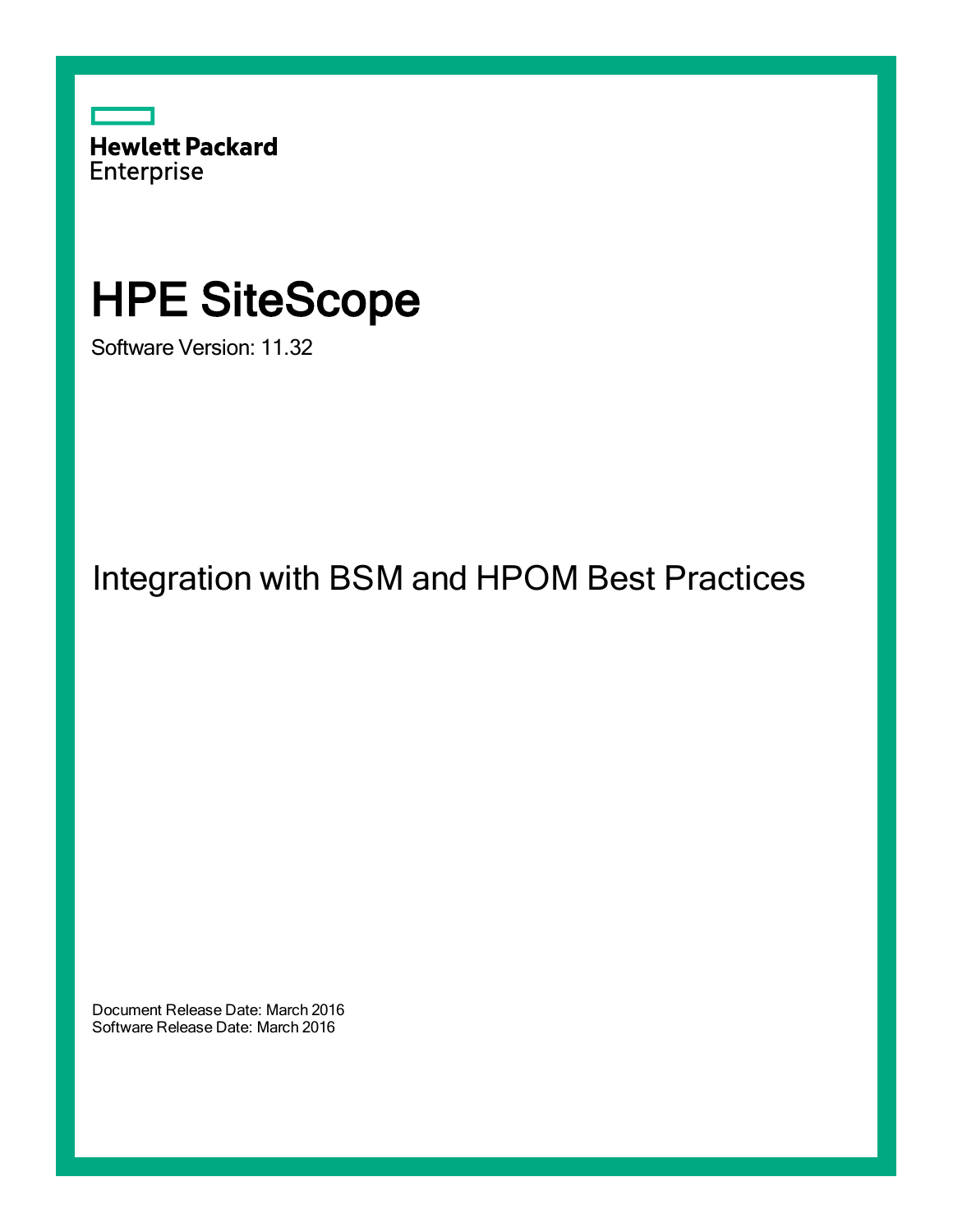# Legal Notices

#### **Warranty**

The only warranties for Hewlett Packard Enterprise products and services are set forth in the express warranty statements accompanying such products and services. Nothing herein should be construed as constituting an additional warranty. HPE shall not be liable for technical or editorial errors or omissions contained herein.

The information contained herein is subject to change without notice.

## Restricted Rights Legend

Confidential computer software. Valid license from HPE required for possession, use or copying. Consistent with FAR 12.211 and 12.212, Commercial Computer Software, Computer Software Documentation, and Technical Data for Commercial Items are licensed to the U.S. Government under vendor's standard commercial license.

#### Copyright Notice

© Copyright 2016 Hewlett Packard Enterprise Development LP

#### Trademark Notices

Adobe® and Acrobat® are trademarks of Adobe Systems Incorporated.

Intel®, Pentium®, and Intel® Xeon® are trademarks of Intel Corporation in the U.S. and other countries.

iPod is a trademark of Apple Computer, Inc.

Java is a registered trademark of Oracle and/or its affiliates.

Microsoft®, Windows®, Windows NT®, and Windows® XP are U.S registered trademarks of Microsoft Corporation.

Oracle is a registered trademark of Oracle Corporation and/or its affiliates.

UNIX® is a registered trademark of The Open Group.

## Documentation Updates

The title page of this document contains the following identifying information:

- Software Version number, which indicates the software version.
- Document Release Date, which changes each time the document is updated.
- Software Release Date, which indicates the release date of this version of the software.

To check for recent updates or to verify that you are using the most recent edition of a document, go to: https://softwaresupport.hp.com/group/softwaresupport/search-result?keyword=.

This site requires an HPE Passport account. If you do not have one, click the **Create an account** button on the HPE Passport Sign in page.

## Support

Visit the HPE Software Support web site at: **https://softwaresupport.hp.com**

This web site provides contact information and details about the products, services, and support that HPE Software offers.

HPE Software Support provides customer self-solve capabilities. It provides a fast and efficient way to access interactive technical support tools needed to manage your business. As a valued support customer, you can benefit by using the support web site to:

- Search for knowledge documents of interest
- Submit and track support cases and enhancement requests
- Download software patches
- Manage support contracts
- Look up HPE support contacts
- Review information about available services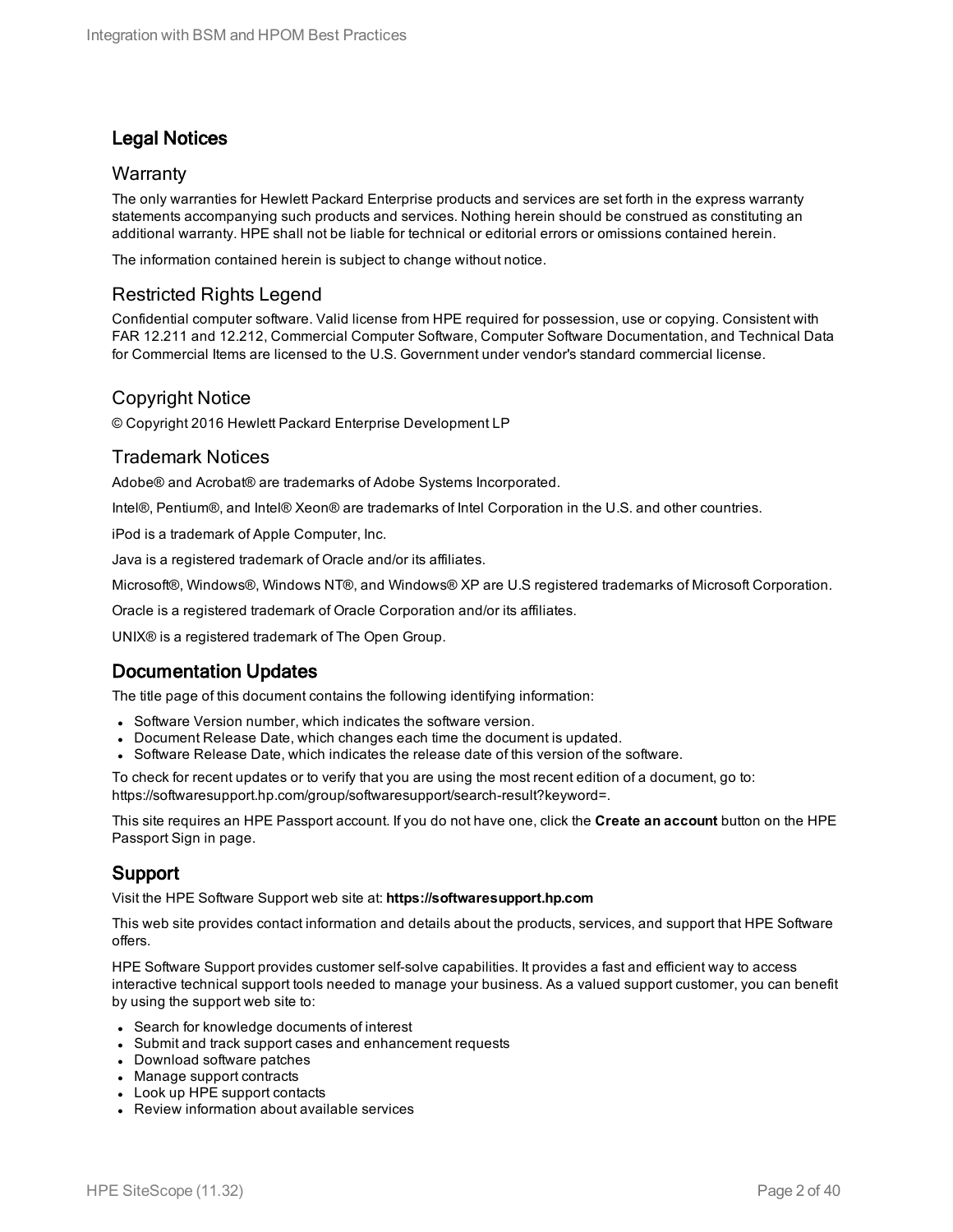- Enter into discussions with other software customers
- Research and register for software training

Most of the support areas require that you register as an HPE Passport user and sign in. Many also require a support contract. To register for an HPE Passport ID, go to **https://softwaresupport.hp.com** and click **Register**.

#### To find more information about access levels, go to: **https://softwaresupport.hp.com/web/softwaresupport/access-levels**

#### HPE Software Integrations, Solutions and Best Practices

Visit the Integrations and Solutions Catalog at https://hpenterprise.sharepoint.com/teams/aztec/Portal/index.html to explore how the products in the HPE Software catalog work together, exchange information, and solve business needs.

Visit the Cross Portfolio Best Practices Library at **https://hpln.hpe.com/group/best-practices-hpsw** to access a wide variety of best practice documents and materials.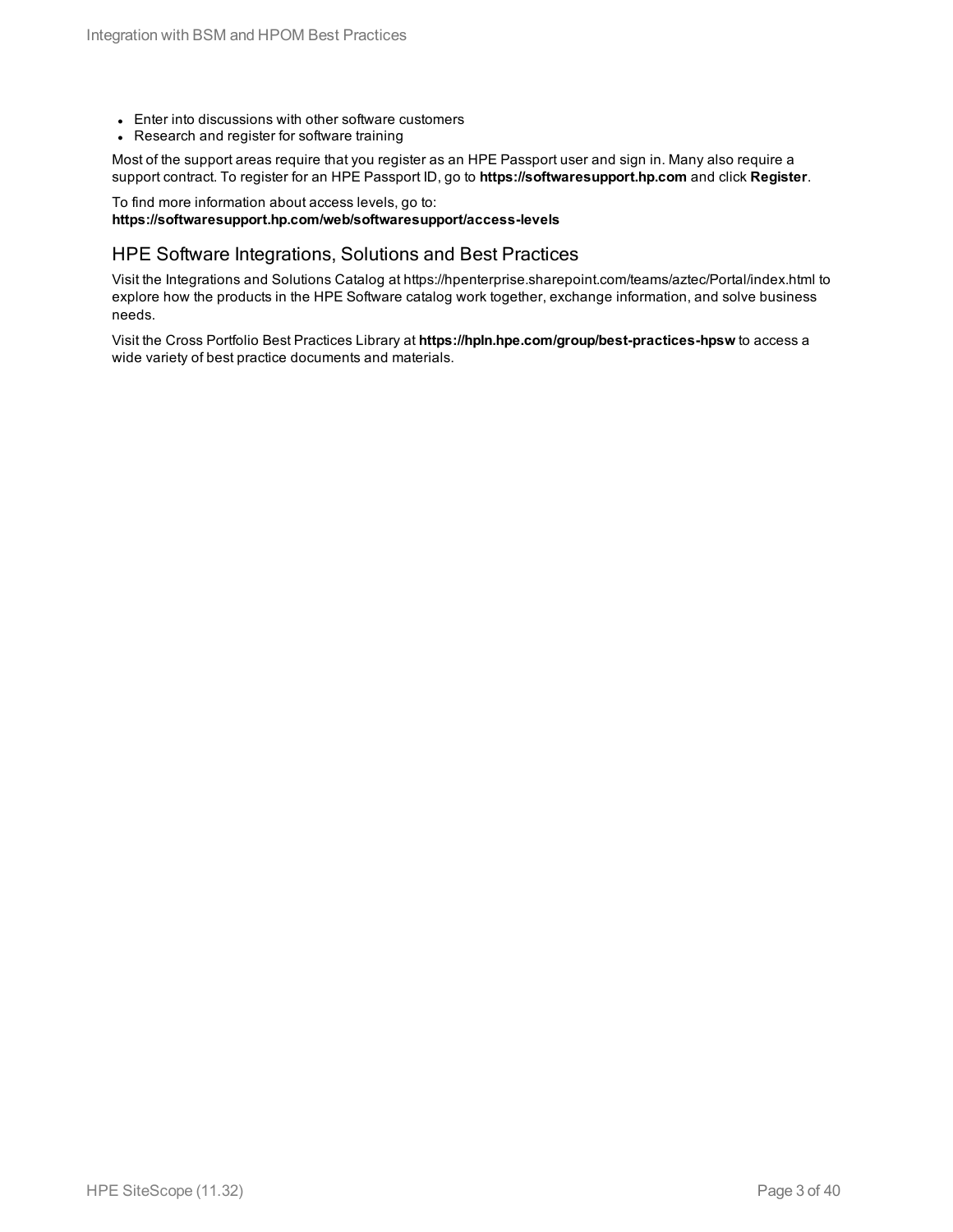# **Contents**

| .40 |
|-----|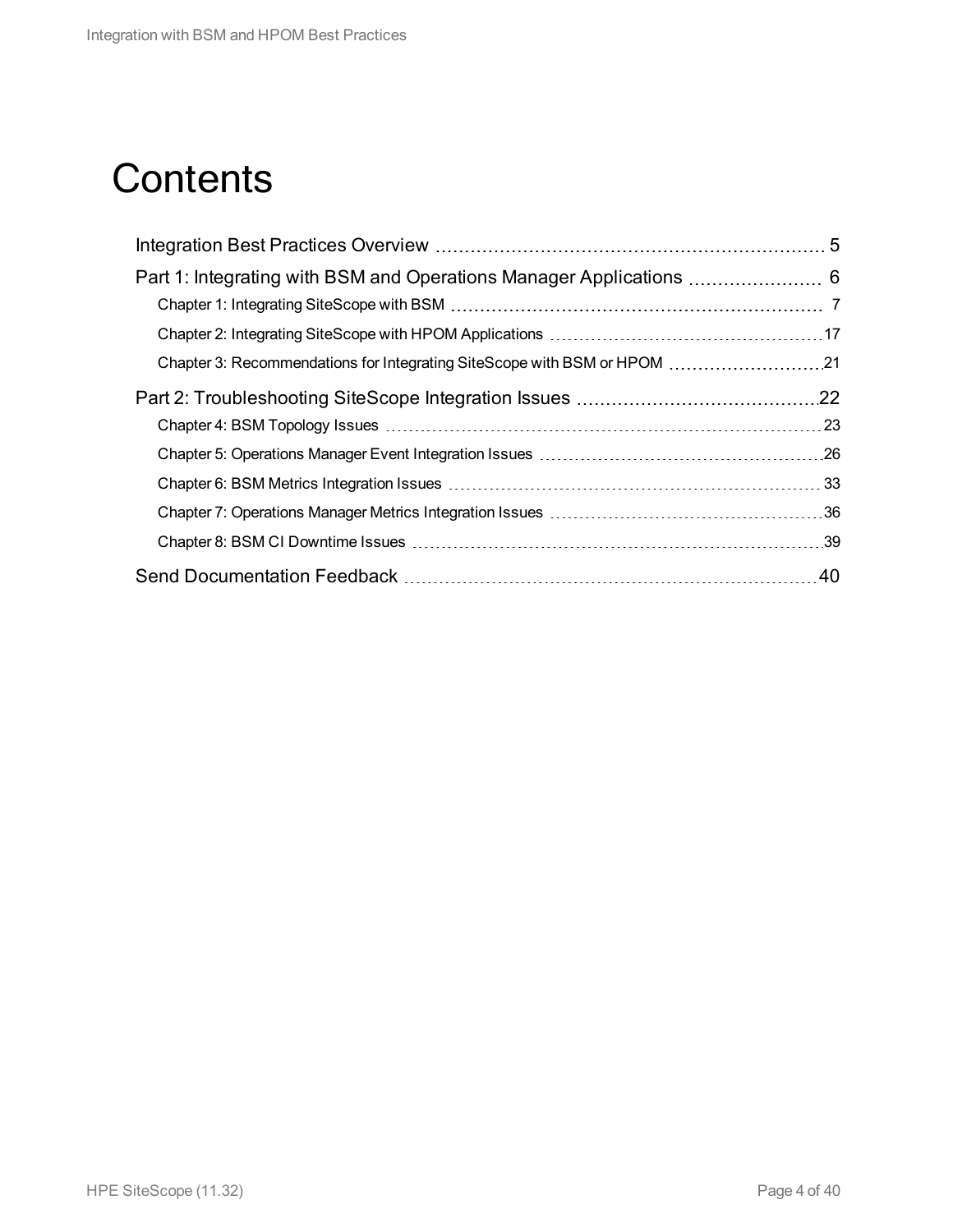# <span id="page-4-0"></span>Integration Best Practices Overview

This guide describes best practices and troubleshooting when configuring the integration of SiteScope with Business Service Management (BSM) and Operations Manager (HPOM) products.

This guide covers the following topics:

• "Integrating with BSM and Operations Manager [Applications"](#page-5-0) on page 6

Describes the benefits, prerequisites, and options for integrating metrics and event data collected by SiteScope monitors into BSM and Operations Manager applications. It also provides integration best practices and recommendations.

**.** ["Troubleshooting](#page-21-0) SiteScope Integration Issues" on page 22

Describes troubleshooting when using and configuring the integration of SiteScope with BSM and HPOM applications.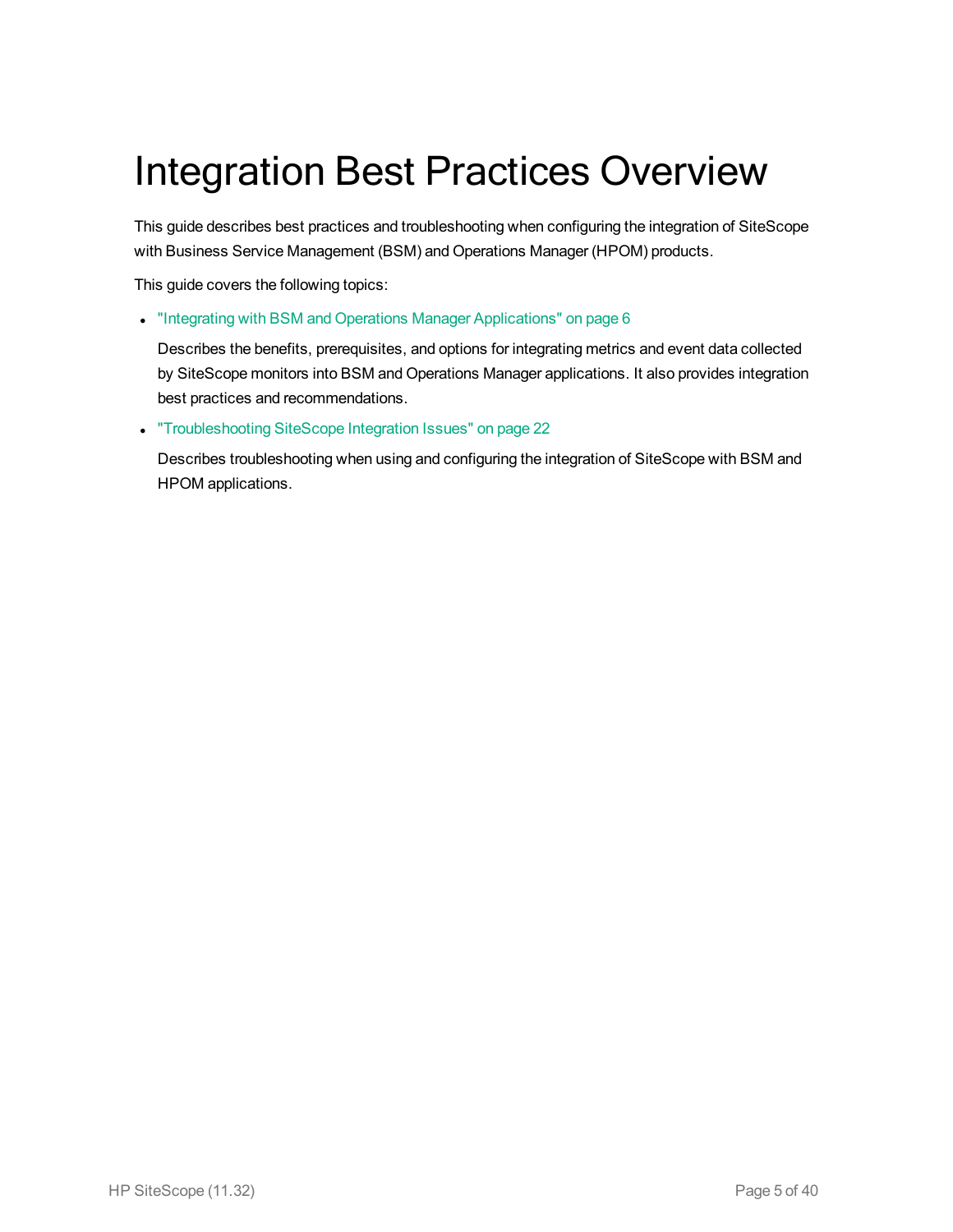# <span id="page-5-0"></span>Part 1: Integrating with BSM and Operations Manager Applications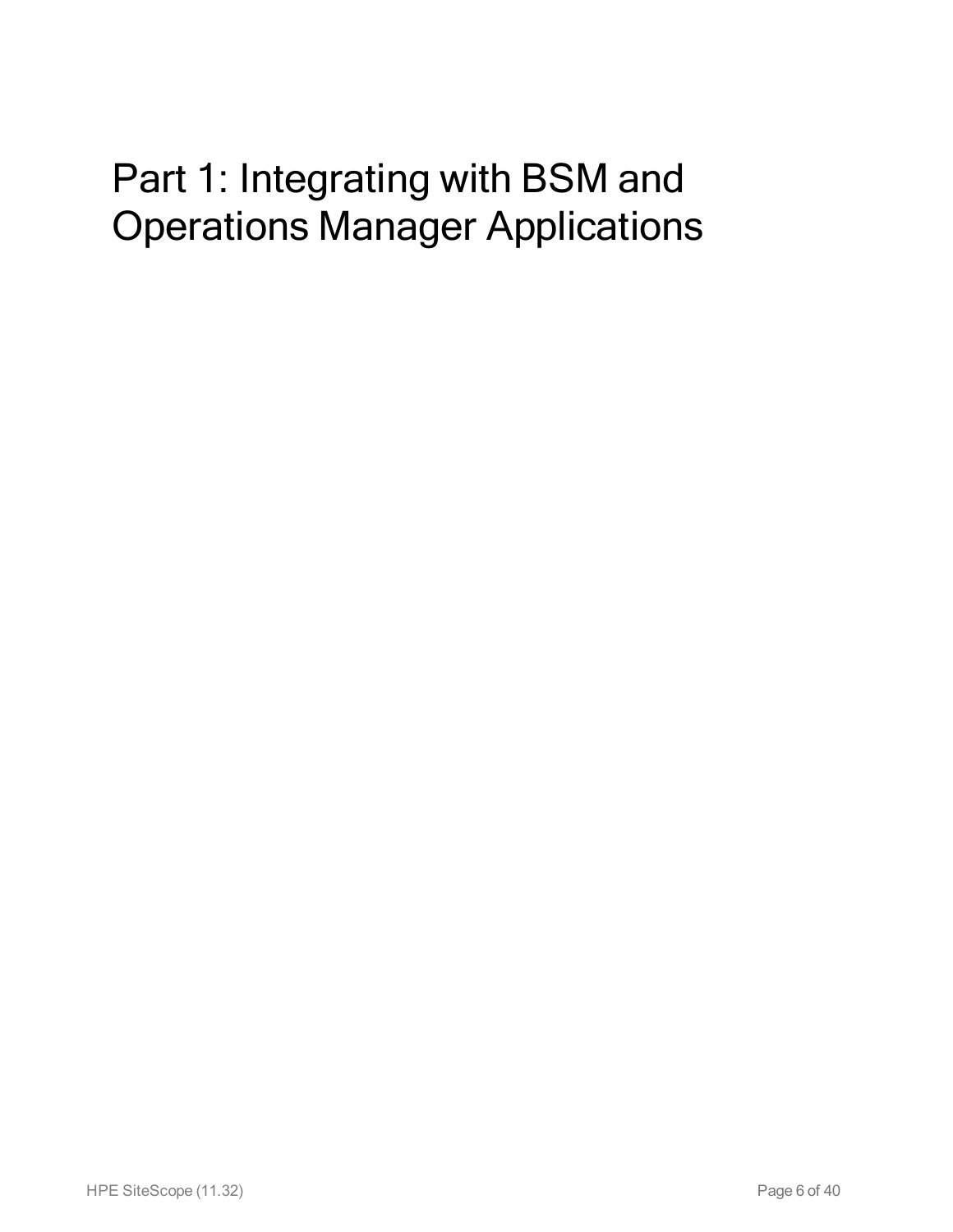# <span id="page-6-0"></span>Chapter 1: Integrating SiteScope with BSM

SiteScope can be used to report data that is used in many applications in Business Service Management (BSM). This section contains details of the benefits, prerequisites, best practices, and troubleshooting for integrating SiteScope with BSM applications.

This section includes:

- ["Integration](#page-6-1) Benefits" below
- "Integration [Prerequisites"](#page-7-0) on the next page
- ["Integration](#page-7-1) Options and Details" on the next page
- ["Troubleshooting"](#page-14-0) on page 15

**Note:** For recommendations on integrating SiteScope with BSM or Operations Manager (HPOM), see ["Recommendations](#page-20-0) for Integrating SiteScope with BSM or HPOM" on page 21.

#### <span id="page-6-1"></span>**Integration Benefits**

- **Events:** Ability to configure and generate events directly from SiteScope, reuse existing alerts as events, and manage and use SiteScope events in BSM's Operations Management and Service Health. For details, see Integrating SiteScope with HP Operations Manager Products in the SiteScope Help. You can check the [HPE Software](https://hpenterprise.sharepoint.com/teams/aztec/Portal/index.html) Integrations site for the latest version of this guide.
- <sup>l</sup> **Run-time Service Model (RTSM):** SiteScope can discover and report topology on monitored systems to BSM's RTSM. You can then manage and work with these discovered configuration items (CIs) in views that provide a subset of the components in which your business functions. For details, see Integrate SiteScope Data with BSM's Configuration Items in the Using SiteScope Guide.
- <sup>l</sup> **Service Health and Service Level Management:** Health indicators assigned to SiteScope monitor data provide a more detailed view of the health of a configuration item (CI) when SiteScope reports metrics or events.
	- For details on managing indicators in the centralized Indicator Assignments repository in SAM Administration, see Indicator Assignment Settings in the BSM Application Administration Guide in the BSM Help.
	- <sup>l</sup> For details on mapping metrics to indicators in SiteScope, see Assigning SiteScope Metrics to Indicators in the Using SiteScope Guide.
- <sup>l</sup> **System Availability Management Administration:** Enables viewing and managing multiple SiteScopes from within System Availability Management Administration. For details, see SAM Administration Overview in the BSM Application Administration Guide in the BSM Help.
- **Reports:** Ability to create and view reports of SiteScope monitor metrics in System Availability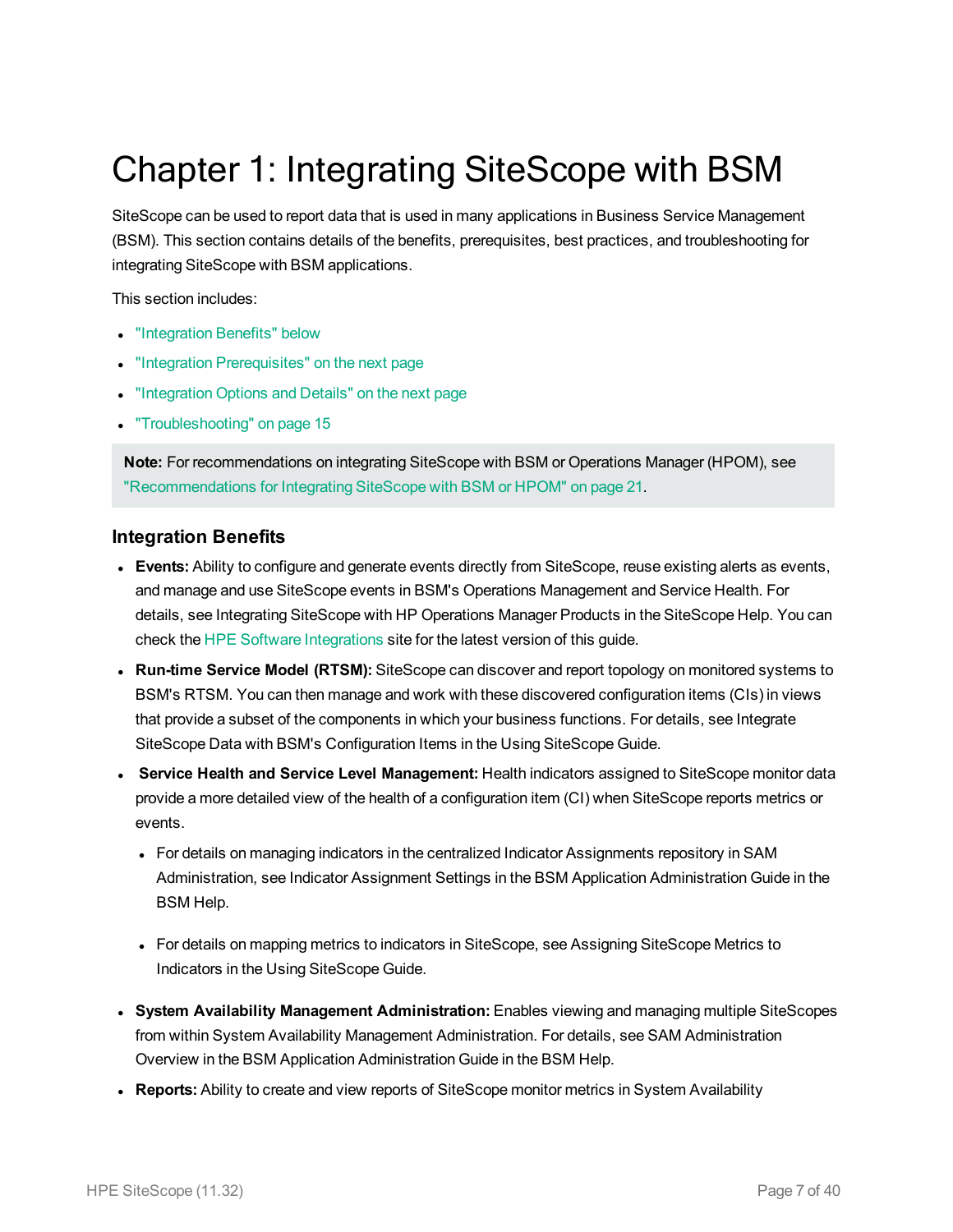Management and Operations Management.

- For details on System Availability Management reports, see System Availability Management Reports in the BSM User Guide in the BSM Help.
- <sup>l</sup> For details on Performance Graphing in Operations Management, see the BSM User Guide in the BSM Help.
- <sup>l</sup> **Service Health Analyzer (SHA):** SHA analyzes metrics, calculates the dynamic baseline to detect if each metric behaves normally or not, and automatically correlates related metrics to a single meaningful event.
- **Downtime:** Centralized management enables configuring downtime for your IT infrastructure from one place in BSM. For details, see CI Downtime in the Using SiteScope Guide.

## <span id="page-7-0"></span>**Integration Prerequisites**

The following are required to enable the integration:

| <b>SiteScope</b><br>Integration | <b>Prerequisites</b>                                                                                                                                                                                                                                                                                                                                                                                                                                                                                                                                                | <b>Enables reporting</b>                                                                          |
|---------------------------------|---------------------------------------------------------------------------------------------------------------------------------------------------------------------------------------------------------------------------------------------------------------------------------------------------------------------------------------------------------------------------------------------------------------------------------------------------------------------------------------------------------------------------------------------------------------------|---------------------------------------------------------------------------------------------------|
| <b>BSM</b>                      | System Availability Management license.<br>For details, see SAM Administration<br>Overview in the BSM Application<br>Administration Guide in the BSM Help.                                                                                                                                                                                                                                                                                                                                                                                                          | Metrics (using the BSM<br>integration)<br>Topology data to BSM                                    |
| <b>Operations Manager</b>       | Operations Agent must be installed on the<br>SiteScope server.<br>You can install the HP Operations Agent<br>11.14 from the SiteScope installer<br>package, or download it from the HP<br>Software Support web site (in the Search<br>box, type "Operations Agent", select the<br>relevant version, under Document Type,<br>select <b>Patches</b> , and locate the installation<br>file). For details, see the Integrating<br>SiteScope with HP Operations Manager<br>Products Guide available in the SiteScope<br>Help or on the HP Software Integrations<br>site. | Metrics (using the Operations<br>Manager Integration)<br>Events to BSM's Operations<br>Management |

## <span id="page-7-1"></span>**Integration Options and Details**

The metrics and event data collected by SiteScope monitors is used in BSM applications. Choose the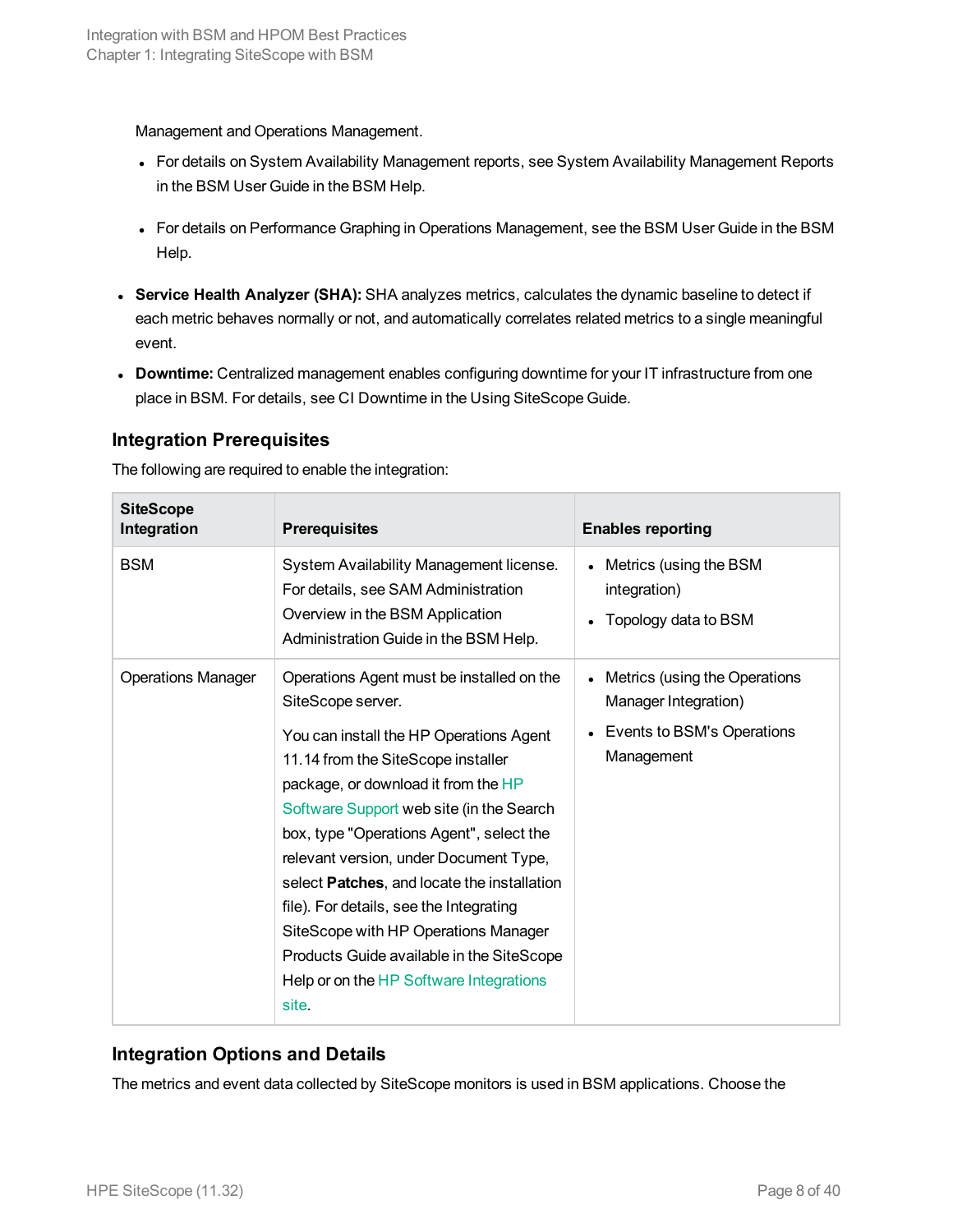integration option according to the type of data to be collected, and the monitoring environment that exists in your organization.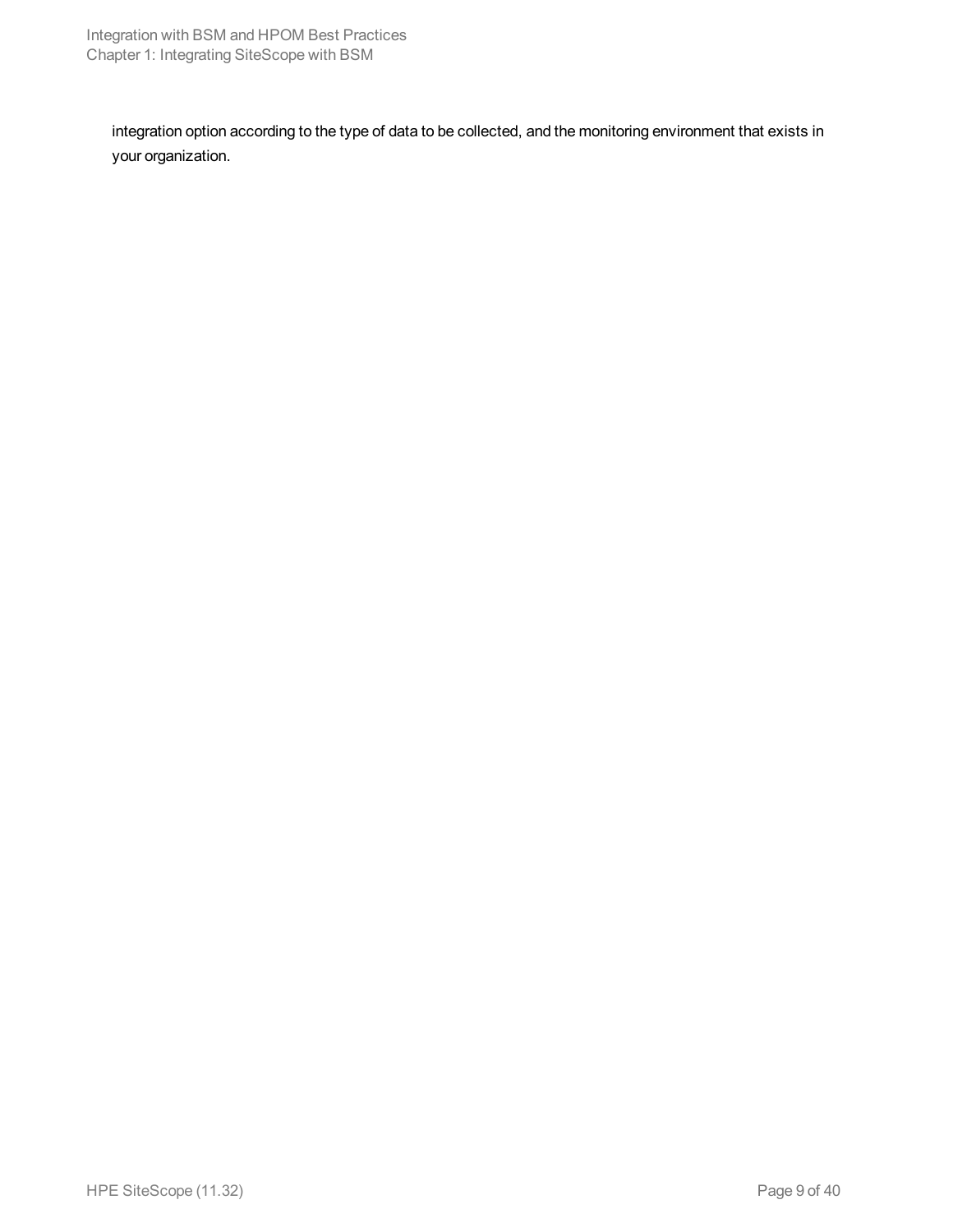<span id="page-9-0"></span>

| <b>BSM</b><br><b>Application</b> | <b>What to Use</b>                                                                                                                                                                                                                                                                                                                                      | <b>SiteScope Integration</b><br>to Use | <b>Where to Get Details</b>                                                                                                                                                                                                                                                   |
|----------------------------------|---------------------------------------------------------------------------------------------------------------------------------------------------------------------------------------------------------------------------------------------------------------------------------------------------------------------------------------------------------|----------------------------------------|-------------------------------------------------------------------------------------------------------------------------------------------------------------------------------------------------------------------------------------------------------------------------------|
| <b>Service</b><br>Health         | <b>Metrics</b><br>Advantages:<br>• Displays metrics values<br>in Service Health<br>tooltips.<br>You can create<br>customized calculation<br>rules. For details, see<br><b>Business Rule</b><br>Repository Overview in<br>the BSM Application<br>Administration Guide in<br>the BSM Help.<br>Recommended if you do not<br>have Operations<br>Management. | <b>BSM</b>                             | How to Configure SiteScope to<br>Communicate with BSM in the<br><b>Using SiteScope Guide</b>                                                                                                                                                                                  |
|                                  | <b>Events</b><br>(metrics status change)<br>Advantage: Reduces the<br>amount of data SiteScope<br>sends to BSM.<br>Recommended when<br>managing events in<br>Operations Management.                                                                                                                                                                     | <b>Operations Manager</b>              | The section on sending events in<br>Integrating SiteScope with<br>Operations Manager Products in<br>the SiteScope Help.<br><b>Note:</b> You can check the<br><b>HPE Software Integrations site</b><br>for the latest version of this<br>guide.                                |
|                                  | <b>Topology</b><br>(required)                                                                                                                                                                                                                                                                                                                           | <b>BSM</b>                             | How to Configure Topology<br>Reporting in the Using<br>SiteScope Guide<br>Note: To report topology, make<br>sure the Report monitor and<br>related CI topology check box<br>is selected in BSM Integration<br><b>Data and Topology Settings</b><br>for each monitor instance. |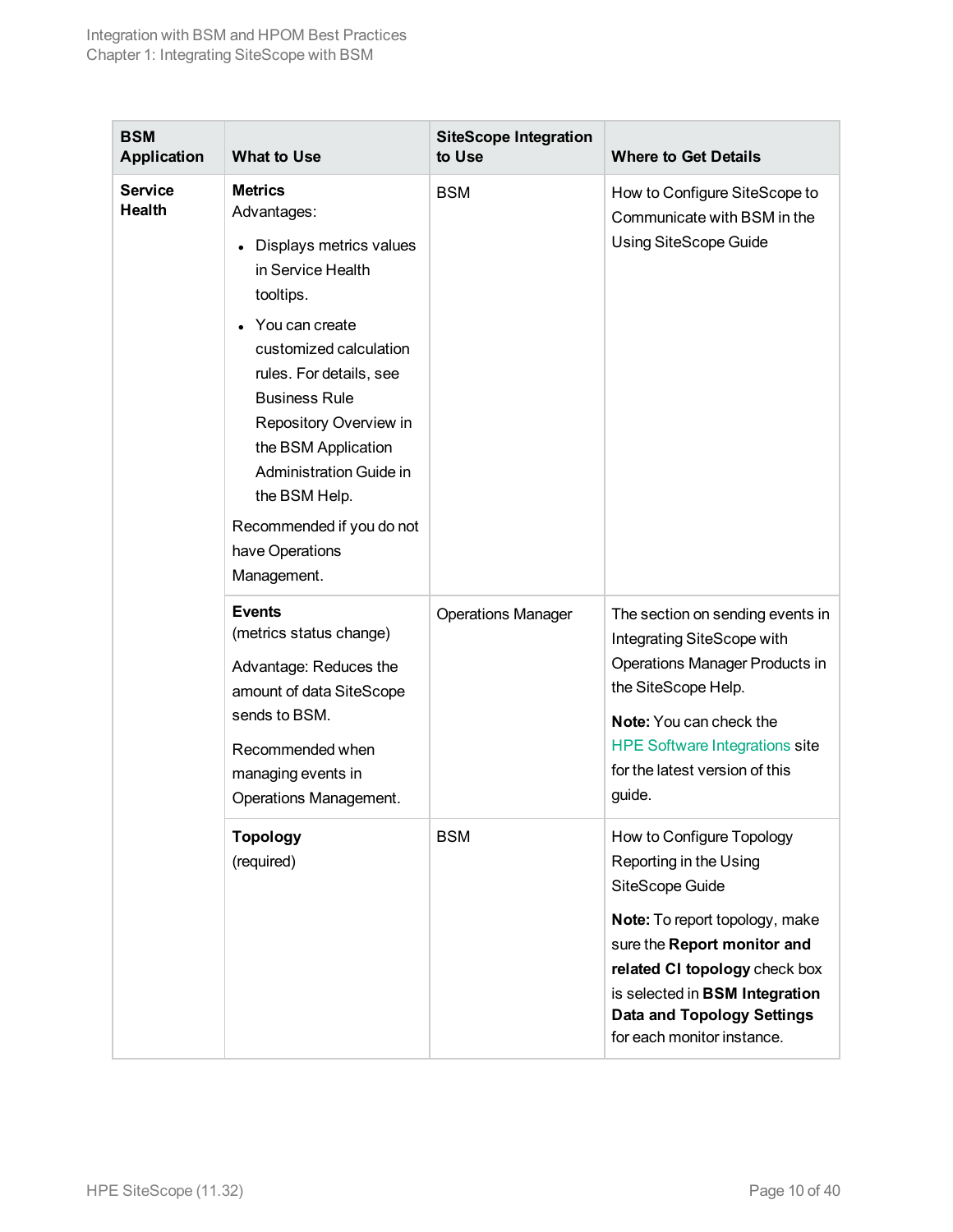| <b>BSM</b><br><b>Application</b>                                     | <b>What to Use</b>              | <b>SiteScope Integration</b><br>to Use | <b>Where to Get Details</b>                                                                                                                                                                         |
|----------------------------------------------------------------------|---------------------------------|----------------------------------------|-----------------------------------------------------------------------------------------------------------------------------------------------------------------------------------------------------|
| <b>Service Level</b><br><b>Management</b>                            | <b>Metrics</b><br>(recommended) | <b>BSM</b>                             | How to Configure SiteScope to<br>Communicate with BSM in the<br><b>Using SiteScope Guide</b>                                                                                                        |
|                                                                      | <b>Events</b><br>(optional)     | <b>Operations Manager</b>              | The section on sending events in<br>Integrating SiteScope with HP<br><b>Operations Manager Products in</b><br>the SiteScope Help.                                                                   |
|                                                                      |                                 |                                        | Note: You can check the<br><b>HPE Software Integrations site</b><br>for the latest version of this<br>guide.                                                                                        |
|                                                                      | <b>Topology</b><br>(required)   | <b>BSM</b>                             | How to Configure Topology<br>Reporting in the Using<br>SiteScope Guide                                                                                                                              |
|                                                                      |                                 |                                        | Note: To report topology, make<br>sure the Report monitor and<br>related CI topology check box<br>is selected in BSM Integration<br><b>Data and Topology Settings</b><br>for each monitor instance. |
| <b>System</b><br>Availability<br><b>Management</b><br><b>Reports</b> | <b>Metrics</b><br>(recommended) | <b>BSM</b>                             | How to Configure SiteScope to<br>Communicate with BSM in the<br><b>Using SiteScope Guide</b>                                                                                                        |
|                                                                      | <b>Topology</b><br>(required)   | <b>BSM</b>                             | How to Configure Topology<br>Reporting in the Using<br>SiteScope Guide                                                                                                                              |
|                                                                      |                                 |                                        | Note: To report topology, make<br>sure the Report monitor and<br>related CI topology check box<br>is selected in BSM Integration<br><b>Data and Topology Settings</b><br>for each monitor instance. |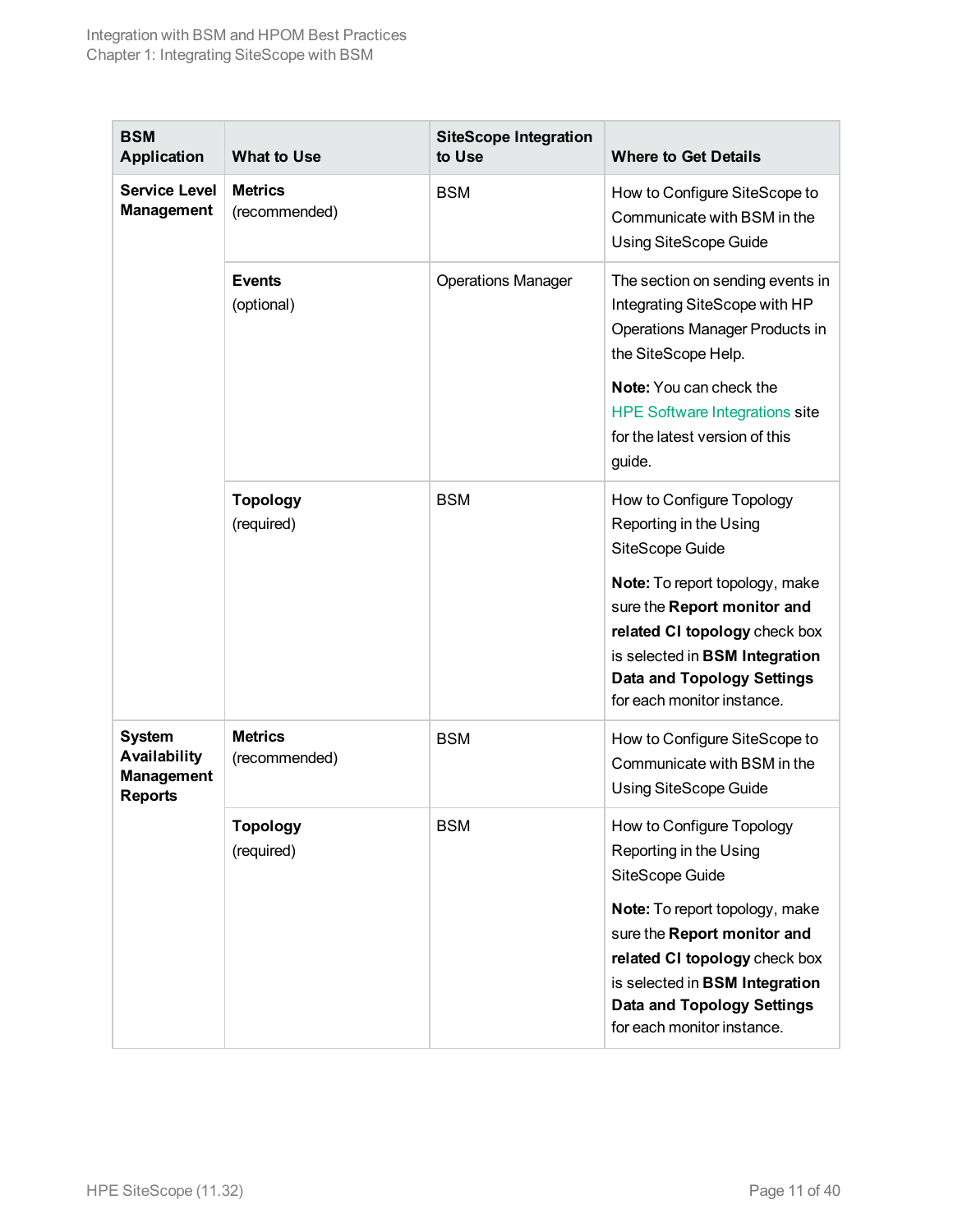| <b>BSM</b><br><b>Application</b>                                                                                          | What to Use                                                                                                                                                                                                              | <b>SiteScope Integration</b><br>to Use                                                                                                 | <b>Where to Get Details</b>                                                                                                                                                                                                                                                                                                                                                                                                                                                                                                                                                                                             |
|---------------------------------------------------------------------------------------------------------------------------|--------------------------------------------------------------------------------------------------------------------------------------------------------------------------------------------------------------------------|----------------------------------------------------------------------------------------------------------------------------------------|-------------------------------------------------------------------------------------------------------------------------------------------------------------------------------------------------------------------------------------------------------------------------------------------------------------------------------------------------------------------------------------------------------------------------------------------------------------------------------------------------------------------------------------------------------------------------------------------------------------------------|
| <b>Service</b><br>Health<br>and                                                                                           | Since SiteScope can report metrics to BSM (which are used in Service Level Management<br>and System Availability Management), and metrics and events (which are used in Service<br>Health), perform the following steps: |                                                                                                                                        |                                                                                                                                                                                                                                                                                                                                                                                                                                                                                                                                                                                                                         |
| <b>Service Level</b><br><b>Management/</b><br><b>System</b><br><b>Availability</b><br><b>Management</b><br><b>Reports</b> | 1. Decide on the reporting mode (events, metrics, or both) that you want to use in<br>2.<br>SiteScope Guide.                                                                                                             | Service Health. For details, see "Service Health" on page 10.<br>affected by to Events in HP Integration Settings > BSM Service Health | Select the data preference (events or metrics) for influencing Service Health when<br>both SiteScope events and metrics are reported to Service Health, according to the<br>specific use case. For details, see BSM Service Health Preferences in the Using<br>Note: If you want to use metric status change events, set BSM Service Health<br><b>Preferences</b> when configuring event integration. For details, see BSM Service Health<br>Preferences in the Using SiteScope Guide. If <b>Metrics</b> is selected, status change<br>events reported by SiteScope do not have any influence on CIs in Service Health. |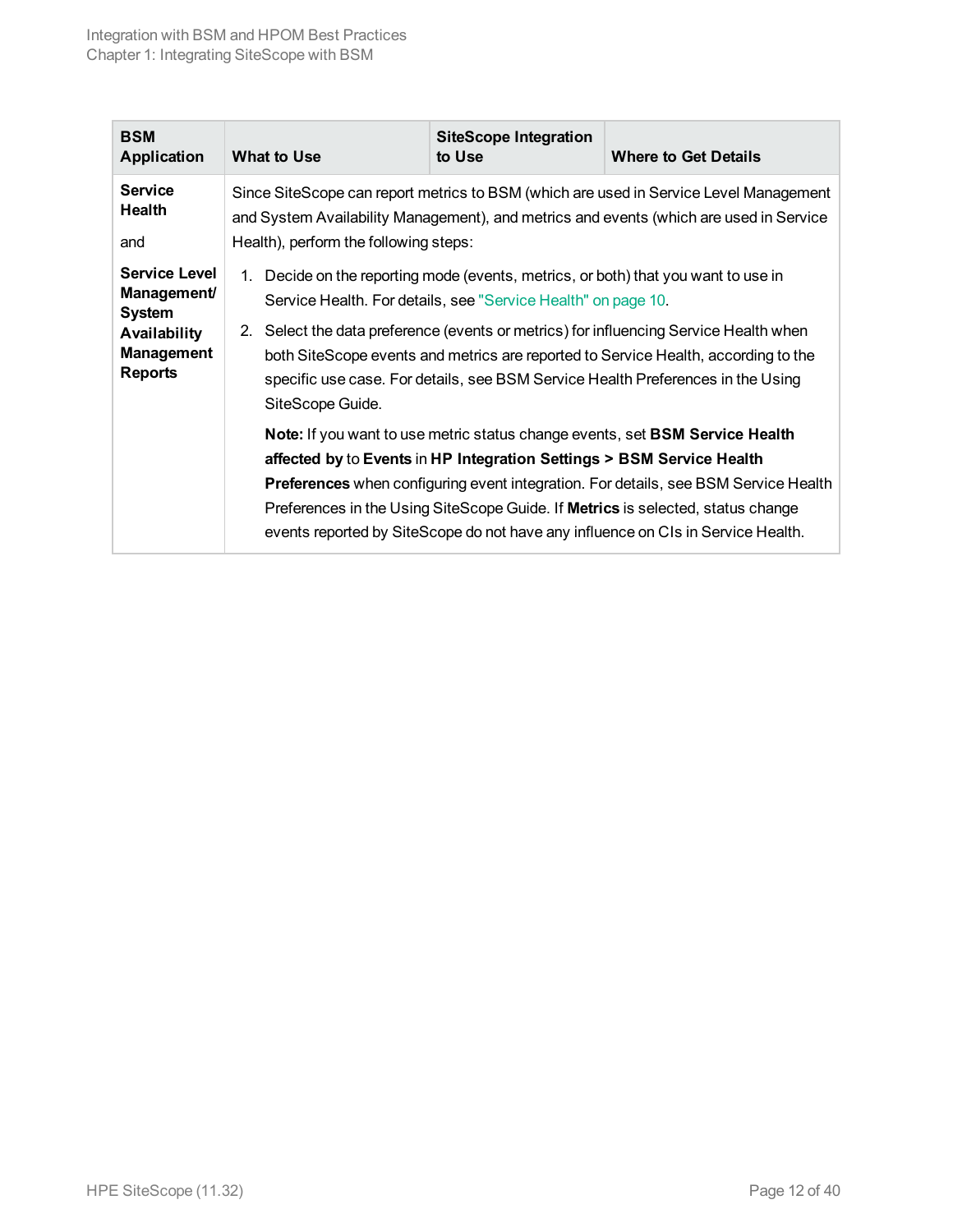<span id="page-12-0"></span>

| <b>BSM</b><br><b>Application</b>       | <b>What to Use</b>                                                                                                                                                                                                                                                                                                                                                                                                                                                                                                                                                 | <b>SiteScope Integration</b><br>to Use | <b>Where to Get Details</b>                                                                                                                                                                                                                                                                                                                                                                                             |
|----------------------------------------|--------------------------------------------------------------------------------------------------------------------------------------------------------------------------------------------------------------------------------------------------------------------------------------------------------------------------------------------------------------------------------------------------------------------------------------------------------------------------------------------------------------------------------------------------------------------|----------------------------------------|-------------------------------------------------------------------------------------------------------------------------------------------------------------------------------------------------------------------------------------------------------------------------------------------------------------------------------------------------------------------------------------------------------------------------|
| <b>Operations</b><br><b>Management</b> | Events (required)<br>Status change:<br>• Use if you want to<br>manage raw (low-level)<br>events.<br>These events affect<br>services.<br>Alerts:<br>• Use if you want to<br>manage alerts as<br>events.<br>These events do not<br>affect services. You<br>need to select the event<br>or metrics reporting<br>mode for Service Health.<br>For details, see "Service<br>Health" on page 10.<br>Events generated from<br>health indicators:<br>• Use if you create<br>customized calculation<br>rules for metrics in<br>Service Health.<br>• Use for earlier versions | <b>Operations Manager</b>              | The section on sending events in<br>Integrating SiteScope with HP<br><b>Operations Manager Products in</b><br>the SiteScope Help.<br>Note: You can check the<br><b>HPE Software Integrations site</b><br>for the latest version of this<br>guide.<br>For details on events generated<br>by health indicators, see<br>Business Rule Repository in the<br><b>BSM Application Administration</b><br>Guide in the BSM Help. |
|                                        | of SiteScope (10.x) that<br>report metrics to BSM.                                                                                                                                                                                                                                                                                                                                                                                                                                                                                                                 |                                        |                                                                                                                                                                                                                                                                                                                                                                                                                         |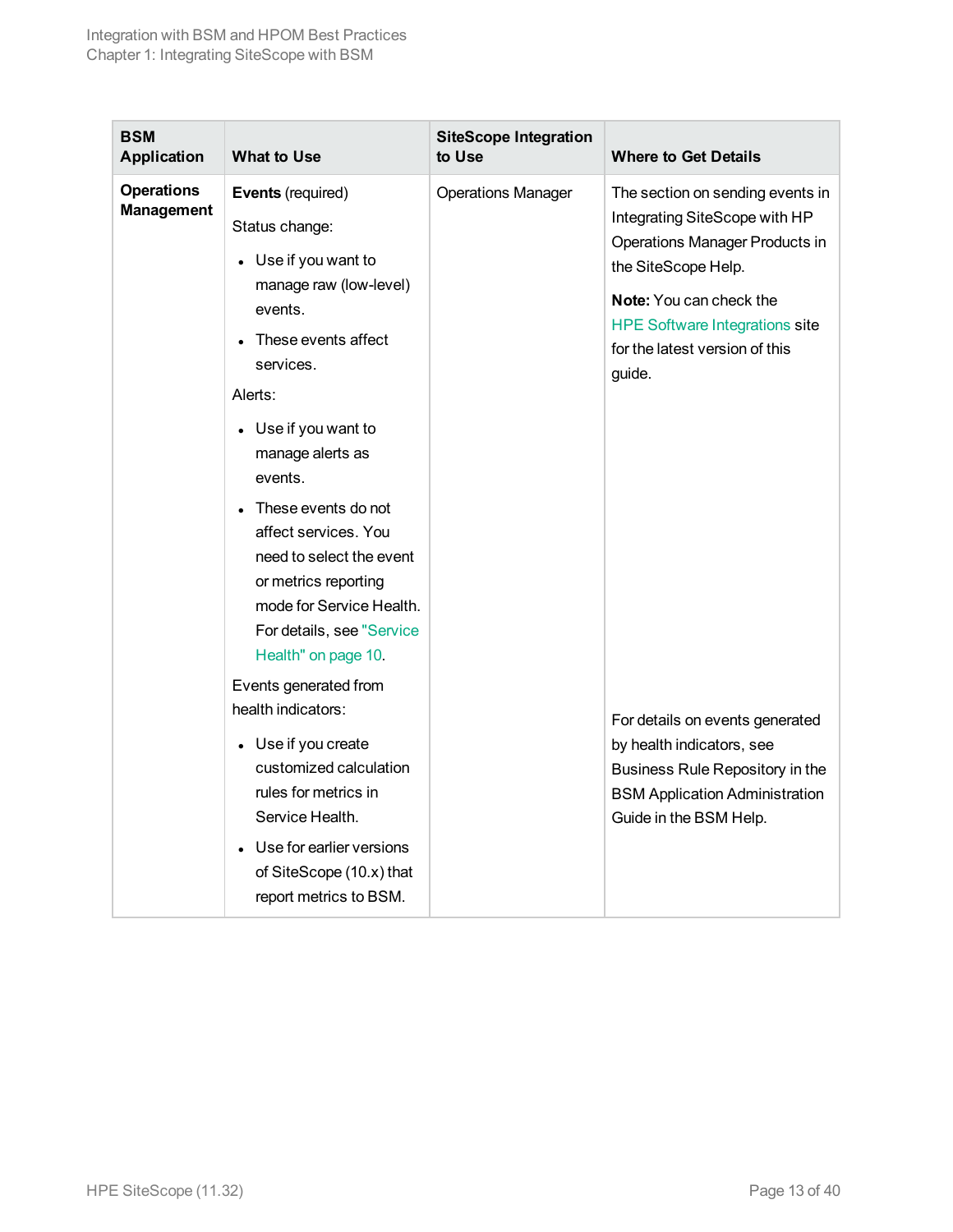| <b>BSM</b><br><b>Application</b>                                | <b>What to Use</b>                                                                                                                        | <b>SiteScope Integration</b><br>to Use                                                                                                                                                                                             | <b>Where to Get Details</b>                                                                                                                                                                                                                                                   |
|-----------------------------------------------------------------|-------------------------------------------------------------------------------------------------------------------------------------------|------------------------------------------------------------------------------------------------------------------------------------------------------------------------------------------------------------------------------------|-------------------------------------------------------------------------------------------------------------------------------------------------------------------------------------------------------------------------------------------------------------------------------|
|                                                                 | <b>Topology</b><br>Recommended for:<br>Topology-based event<br>correlation rules.<br>Drill downs from events<br>to views and related CIs. | <b>BSM</b>                                                                                                                                                                                                                         | How to Configure Topology<br>Reporting in the Using<br>SiteScope Guide<br>Note: To report topology, make<br>sure the Report monitor and<br>related CI topology check box<br>is selected in BSM Integration<br><b>Data and Topology Settings</b><br>for each monitor instance. |
| <b>Performance</b><br>Graphing (in<br>Operations<br>Management) | <b>Metrics</b> (using SiteScope<br>data in BSM or in Operations<br>Management)                                                            | $\bullet$ BSM - when <b>Profile</b><br><b>DB</b> is the selected<br>data source (the<br>default setting).<br>• HP Operations<br>Manager - when<br><b>Embedded HP</b><br><b>Operations Agent</b><br>is the selected data<br>source. | The section on reporting metrics<br>in Integrating SiteScope with HP<br>Operations Manager Products in<br>the SiteScope Help.<br>Note: You can check the<br><b>HPE Software Integrations site</b><br>for the latest version of this<br>guide.                                 |
|                                                                 | <b>Topology</b><br>(required)                                                                                                             | <b>BSM</b>                                                                                                                                                                                                                         | How to Configure Topology<br>Reporting in the Using<br>SiteScope Guide<br>Note: To report topology, make<br>sure the Report monitor and<br>related CI topology check box<br>is selected in BSM Integration<br><b>Data and Topology Settings</b><br>for each monitor instance. |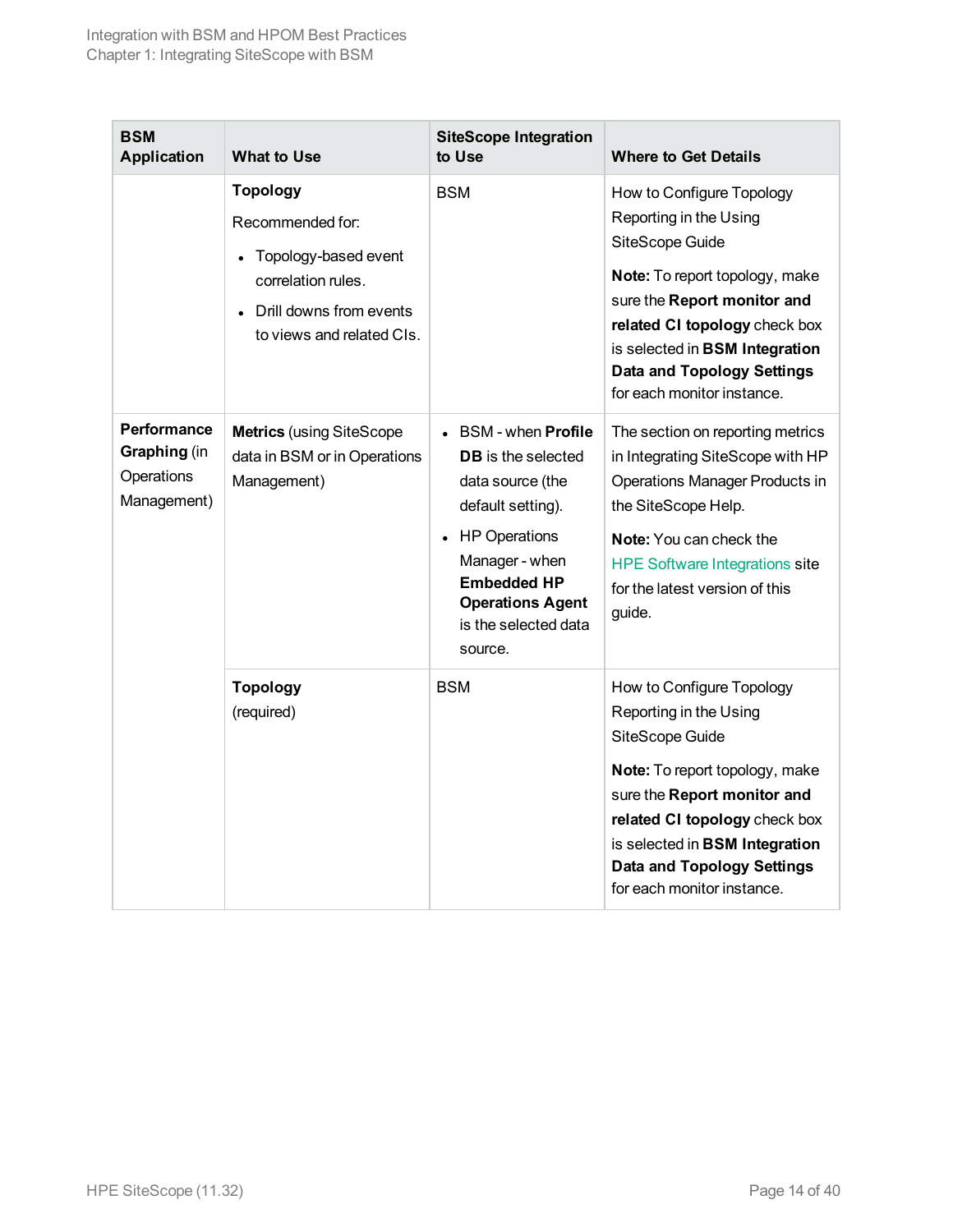| <b>BSM</b><br><b>Application</b>                                                                                          | <b>What to Use</b>                                                                                                                                                                | <b>SiteScope Integration</b><br>to Use | <b>Where to Get Details</b>                                                                                                                                                                                                                                                                                                                                                                                                                                                                                                                                                                                     |
|---------------------------------------------------------------------------------------------------------------------------|-----------------------------------------------------------------------------------------------------------------------------------------------------------------------------------|----------------------------------------|-----------------------------------------------------------------------------------------------------------------------------------------------------------------------------------------------------------------------------------------------------------------------------------------------------------------------------------------------------------------------------------------------------------------------------------------------------------------------------------------------------------------------------------------------------------------------------------------------------------------|
| <b>Service</b><br><b>Health</b><br>Analyzer                                                                               | <b>Metrics</b><br>(required)                                                                                                                                                      | <b>BSM</b>                             | How to Configure SiteScope to<br>Communicate with BSM in the<br><b>Using SiteScope Guide</b>                                                                                                                                                                                                                                                                                                                                                                                                                                                                                                                    |
|                                                                                                                           | <b>Topology</b><br>(required)                                                                                                                                                     | <b>BSM</b>                             | How to Configure Topology<br>Reporting in the Using<br>SiteScope Guide<br>Note: To report topology, make<br>sure the Report monitor and<br>related CI topology check box<br>is selected in BSM Integration<br><b>Data and Topology Settings</b><br>for each monitor instance.                                                                                                                                                                                                                                                                                                                                   |
| <b>Service</b><br><b>Health</b><br>Analyzer<br>and<br><b>Service</b><br>Health/<br><b>Operations</b><br><b>Management</b> | Health and Service Health Analyzer, and events are used in Service Health and<br>Operations Management), perform the following:<br>necessary (the previous step is not required). |                                        | Since SiteScope can report both metrics and events to BSM (metrics are used in Service<br>To use metric status change events, set BSM Service Health affected by to Events<br>in HP Integration Settings > BSM Service Health Preferences when configuring<br>event integration. For details, see BSM Service Health Preferences in the Using<br>SiteScope Guide. If Metrics is selected, status change events reported by SiteScope<br>do not have any influence on CIs in Service Health or Operations Management.<br>If you only want events generated from SiteScope alerts, no additional configuration is |
|                                                                                                                           | "Operations Management" on page 13.                                                                                                                                               |                                        | For more information on the different event types generated by SiteScope, see Events in                                                                                                                                                                                                                                                                                                                                                                                                                                                                                                                         |

# <span id="page-14-0"></span>**Troubleshooting**

- For topology reporting issues, see "BSM [Topology](#page-22-0) Issues" on page 23.
- For Operations Manager Event Integration issues, see ["Operations](#page-25-0) Manager Event Integration Issues" on [page 26.](#page-25-0)
- For BSM Metrics integration issues, see "BSM Metrics [Integration](#page-32-0) Issues" on page 33.
- For Operations Manager Metrics Integration issues, see ["Operations](#page-35-0) Manager Metrics Integration Issues" on [page 36.](#page-35-0)
- For CI downtime issues, see "BSM CI [Downtime](#page-38-0) Issues" on page 39.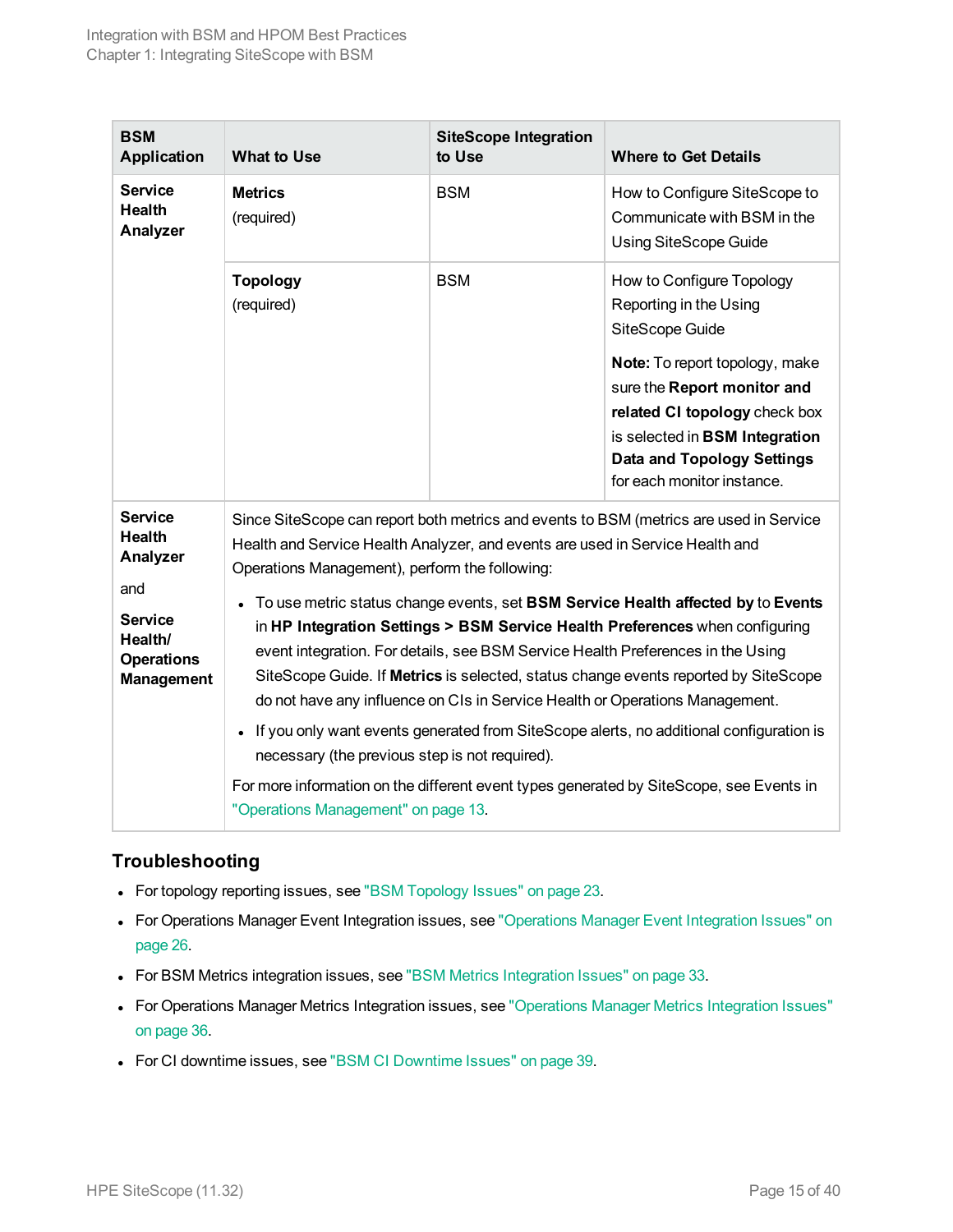**Note:** Depending on the integration option, the suggested troubleshooting might be applicable to specific HPOM or BSM applications only.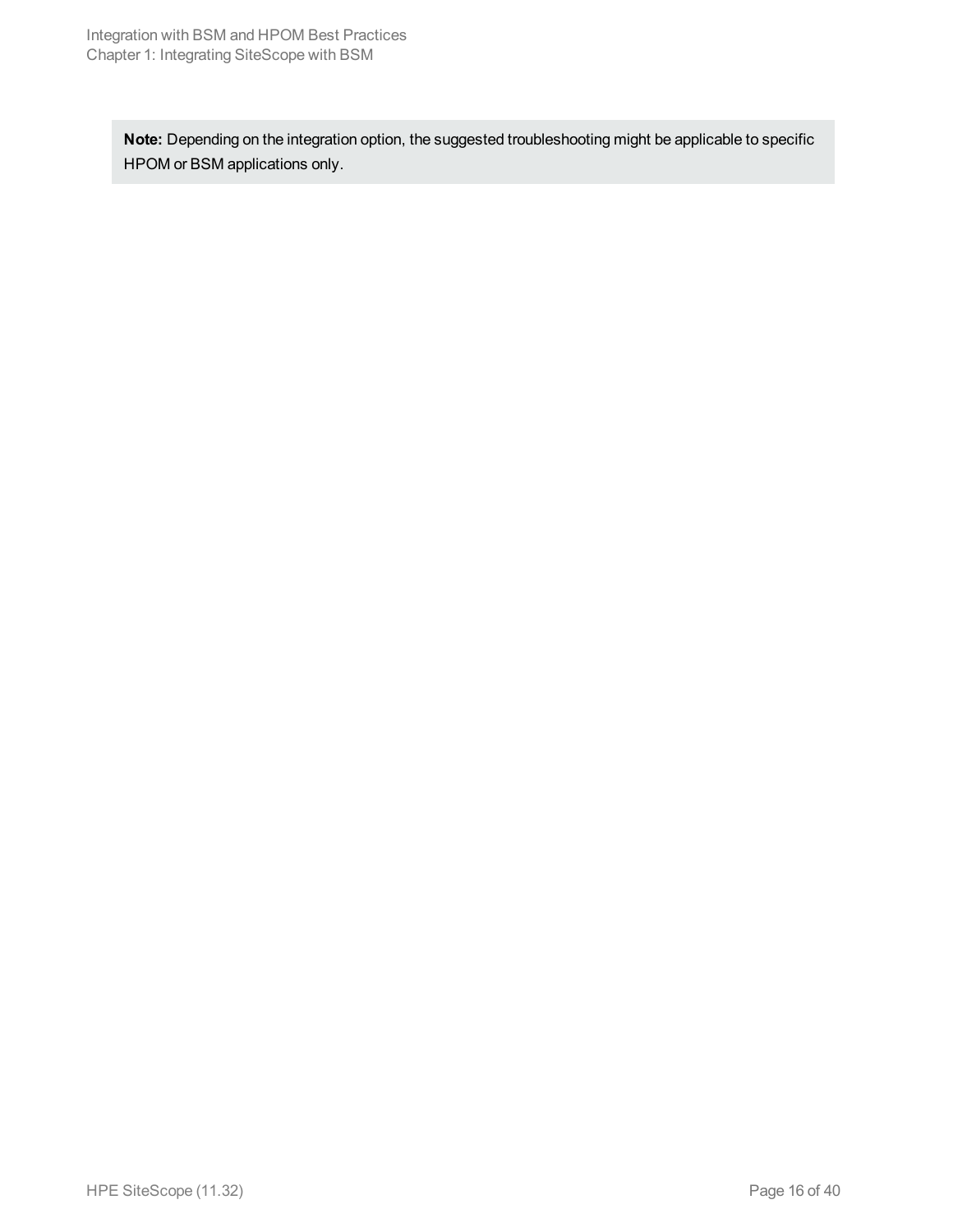# <span id="page-16-0"></span>Chapter 2: Integrating SiteScope with HPOM **Applications**

The purpose of this section is to provide best practices for using and configuring the Operations Manager integration (in SiteScope) for sending events to HP Operations Manager (HPOM) and reporting metrics to Performance Manager (the reporting component of HPOM).

**Note:** For recommendations on integrating SiteScope with BSM or HPOM, see ["Recommendations](#page-20-0) for [Integrating](#page-20-0) SiteScope with BSM or HPOM" on page 21.

This section includes:

- ["Integration](#page-16-1) Benefits" below
- "Integration [Prerequisites"](#page-17-0) on the next page
- ["Integration](#page-18-0) Options and Details" on page 19
- <span id="page-16-1"></span>• ["Troubleshooting"](#page-19-0) on page 20

#### **Integration Benefits**

- SiteScope works together with HPOM to provide a powerful combination of agentless and agent-based infrastructure management.
- SiteScope can communicate with HPOM using the Operations Agent (provided it has been installed on the SiteScope server). The agent enables SiteScope to integrate both events and metrics data.
- SiteScope sends events by writing them to a log file which is monitored by the Operations Agent. The agent reads the data and converts it to common events, which it forwards to the HPOM management server.
- SiteScope stores metrics data in the Operations Agent data storage, which is collected by Performance Manager and used in Performance Manager graphs.
- Centralized template management:
	- Templates from multiple SiteScope instances can be centrally managed from HPOM.
	- Provides version control for templates (including roll-back functionality), and scheduled roll out of template deployment based on group policy assignment.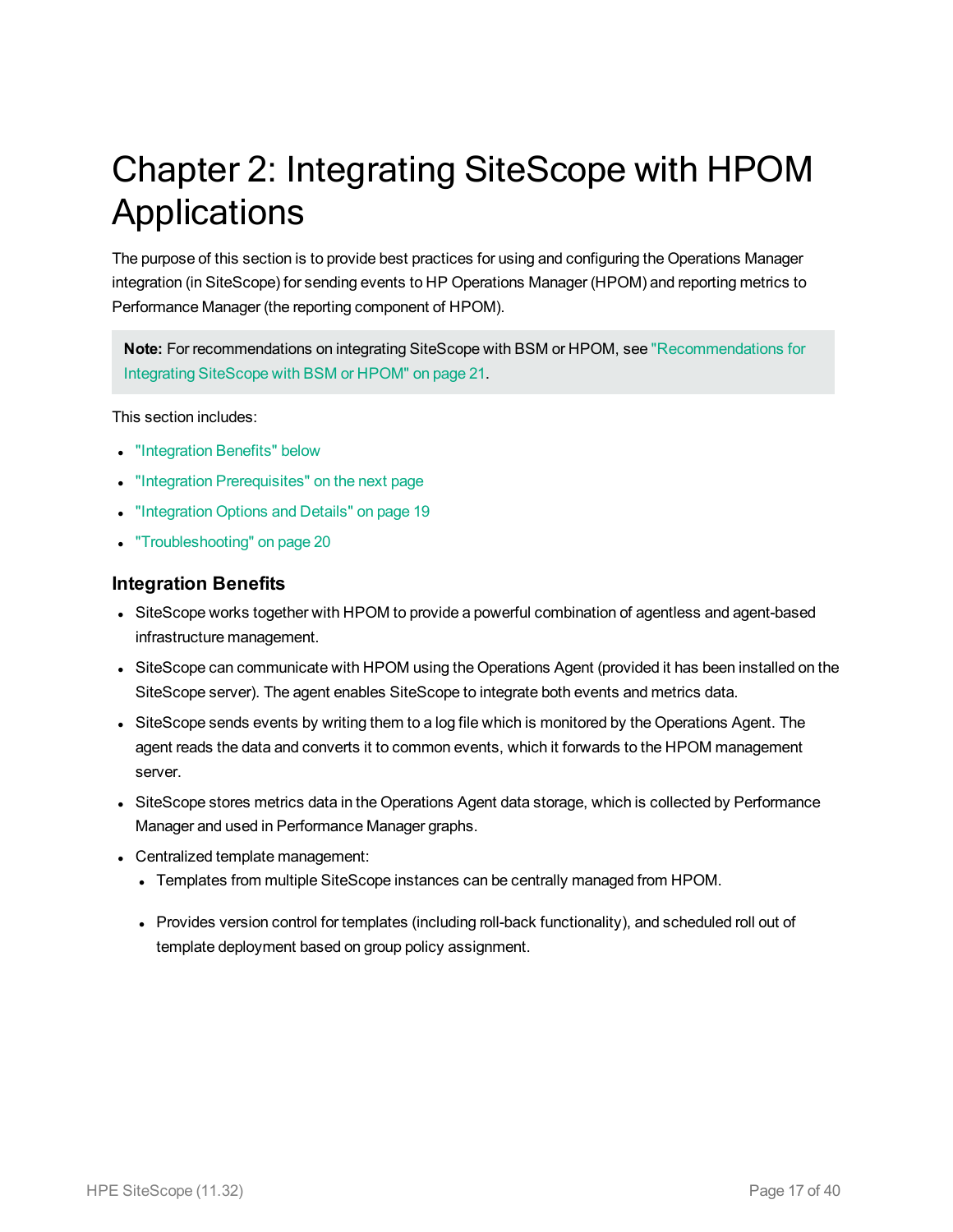# <span id="page-17-0"></span>**Integration Prerequisites**

The following are required to enable the integration:

| <b>Prerequisites</b>                                                                                                                                | <b>Where to Get Details</b>                                                                                                                                                                                                                                                                            |
|-----------------------------------------------------------------------------------------------------------------------------------------------------|--------------------------------------------------------------------------------------------------------------------------------------------------------------------------------------------------------------------------------------------------------------------------------------------------------|
| The Operations Agent must be installed on the SiteScope server. If the                                                                              | Integrating SiteScope with HP                                                                                                                                                                                                                                                                          |
| agent is used only for integrations (not for monitoring), ignore the                                                                                | <b>Operations Manager Products in</b>                                                                                                                                                                                                                                                                  |
| request from HPOM for the agent license.                                                                                                            | the SiteScope Help.                                                                                                                                                                                                                                                                                    |
| You can install the Operations Agent 11.14 from the SiteScope installer                                                                             | <b>Note:</b> You can check the                                                                                                                                                                                                                                                                         |
| package, or download it from the HPE Software Support web site (in the                                                                              | <b>HPE Software Integrations site</b>                                                                                                                                                                                                                                                                  |
| Search box, type "Operations Agent", select the relevant version, under                                                                             | for the latest version of this                                                                                                                                                                                                                                                                         |
| Document Type, select <b>Patches</b> , and locate the installation file).                                                                           | guide.                                                                                                                                                                                                                                                                                                 |
| For the HPOM versions supported in this SiteScope release, refer to the<br>SiteScope Support Matrices section in the SiteScope Deployment<br>Guide. | <b>HPE SiteScope Deployment</b><br>Guide ( <sitescope root<br="">directory&gt;\sisdocs\doc_lib\Get_<br/>Documentation.htm).<br/>If a patch is required to support a<br/>feature in the integration, check<br/>for it in the Software Patches<br/>portlet on HPE Software Support<br/>site.</sitescope> |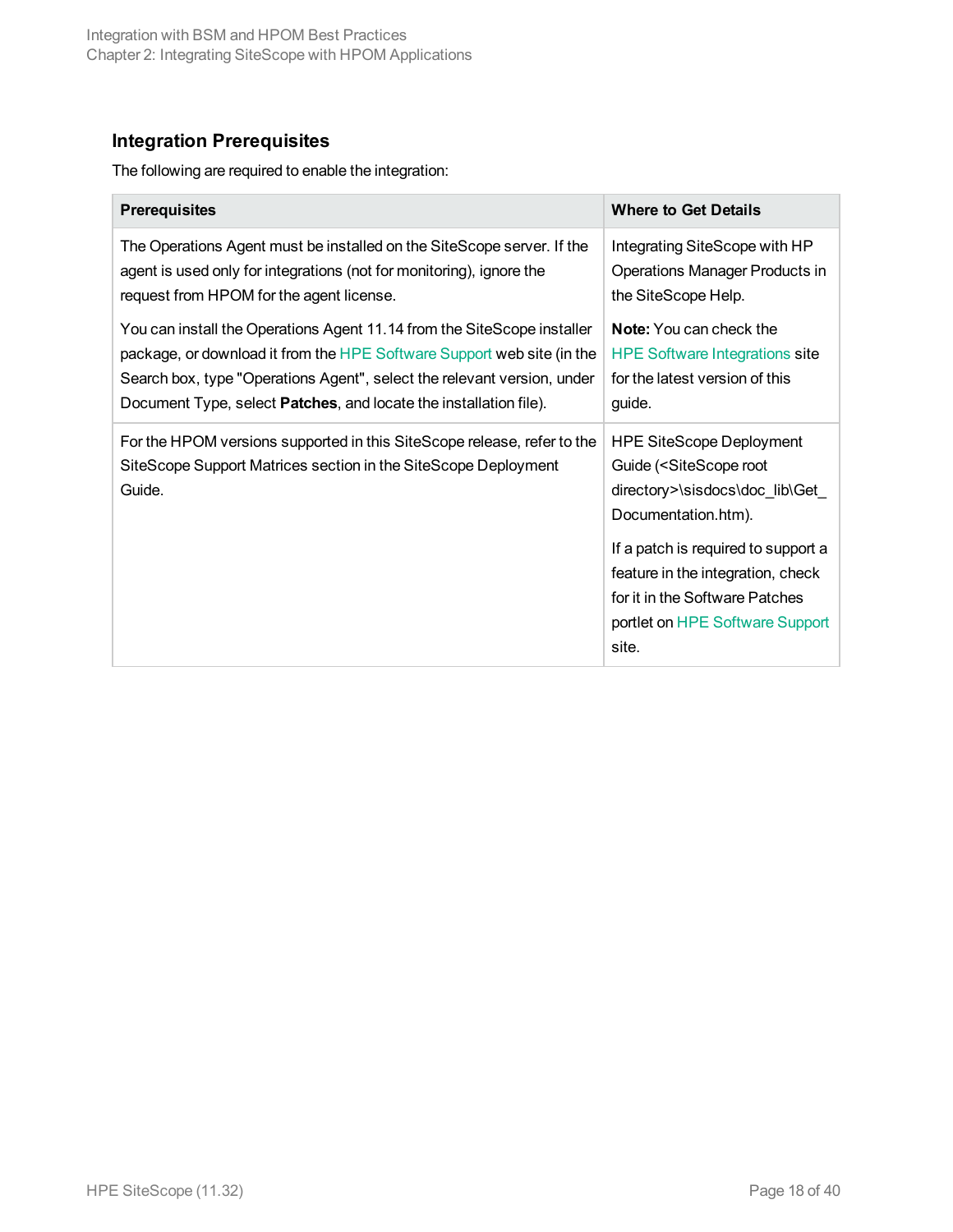# <span id="page-18-0"></span>**Integration Options and Details**

Choose the most suitable SiteScope-HPOM integration option for your monitoring environment.

| <b>Application</b>                  | <b>What to Use</b>                                                                                                                                                             | <b>Where to Get Details</b>                                                                                          |
|-------------------------------------|--------------------------------------------------------------------------------------------------------------------------------------------------------------------------------|----------------------------------------------------------------------------------------------------------------------|
| <b>Operations</b><br><b>Manager</b> | <b>Events</b><br>Status change: If you want to<br>$\bullet$<br>manage raw (low-level) events.                                                                                  | The section on sending events in Integrating<br>SiteScope with Operations Manager Products in<br>the SiteScope Help. |
|                                     | Alerts: If you want to manage alerts<br>as events.<br><b>Discovery Policies:</b>                                                                                               | Note: You can check the HPE Software<br>Integrations site for the latest version of this<br>guide.                   |
|                                     | Node discovery policy<br>$\bullet$<br>(recommended).<br>Advantage: Automatically maps<br>SiteScope events to nodes created<br>in HPOM for each node monitored<br>by SiteScope. |                                                                                                                      |
|                                     | Note: For nodes monitored by<br>SiteScope only, you can ignore the<br>request from HPOM for a Target<br>Connector license.                                                     |                                                                                                                      |
|                                     | Monitor discovery policy (not<br>$\bullet$<br>required).<br>Advantage: Automatically maps<br>SiteScope events to SiteScope<br>monitors in HPOM Service<br>Navigation maps.     |                                                                                                                      |
|                                     | <b>Template Management</b><br>(recommended)<br>Advantages:                                                                                                                     |                                                                                                                      |
|                                     | Centralized management of<br>$\bullet$<br>templates across multiple<br>SiteScope instances from HPOM.                                                                          |                                                                                                                      |
|                                     | Version control for templates<br>$\bullet$<br>(including roll-back functionality).<br>Automatic deployment of templates<br>$\bullet$<br>based on group policy assignment.      |                                                                                                                      |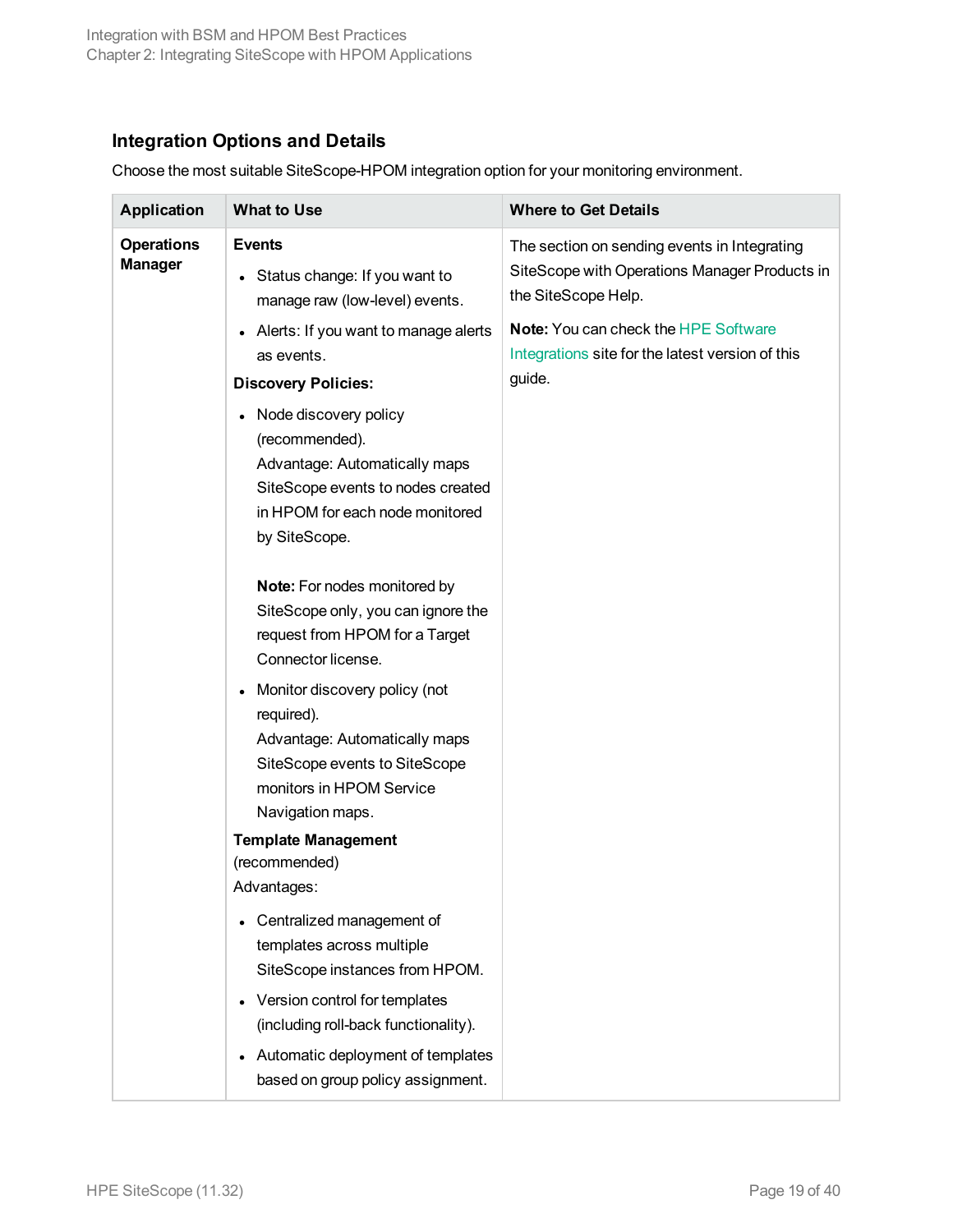| <b>Application</b>                   | What to Use               | <b>Where to Get Details</b>                                                                                                                                               |
|--------------------------------------|---------------------------|---------------------------------------------------------------------------------------------------------------------------------------------------------------------------|
| HP.<br>Performance<br><b>Manager</b> | <b>Metrics</b> (required) | The section on reporting metrics in Integrating<br>SiteScope with HP Operations Manager<br>Products in the SiteScope Help.<br><b>Note:</b> You can check the HPE Software |
|                                      |                           | Integrations site for the latest version of this<br>guide.                                                                                                                |

# <span id="page-19-0"></span>**Troubleshooting**

- For Operations Manager Event Integration issues, see ["Operations](#page-25-0) Manager Event Integration Issues" on [page 26.](#page-25-0)
- For Operations Manager Metrics Integration issues, see ["Operations](#page-35-0) Manager Metrics Integration Issues" on [page 36.](#page-35-0)

**Note:** Depending on the integration option, the suggested troubleshooting might be applicable to specific HPOM or BSM applications only.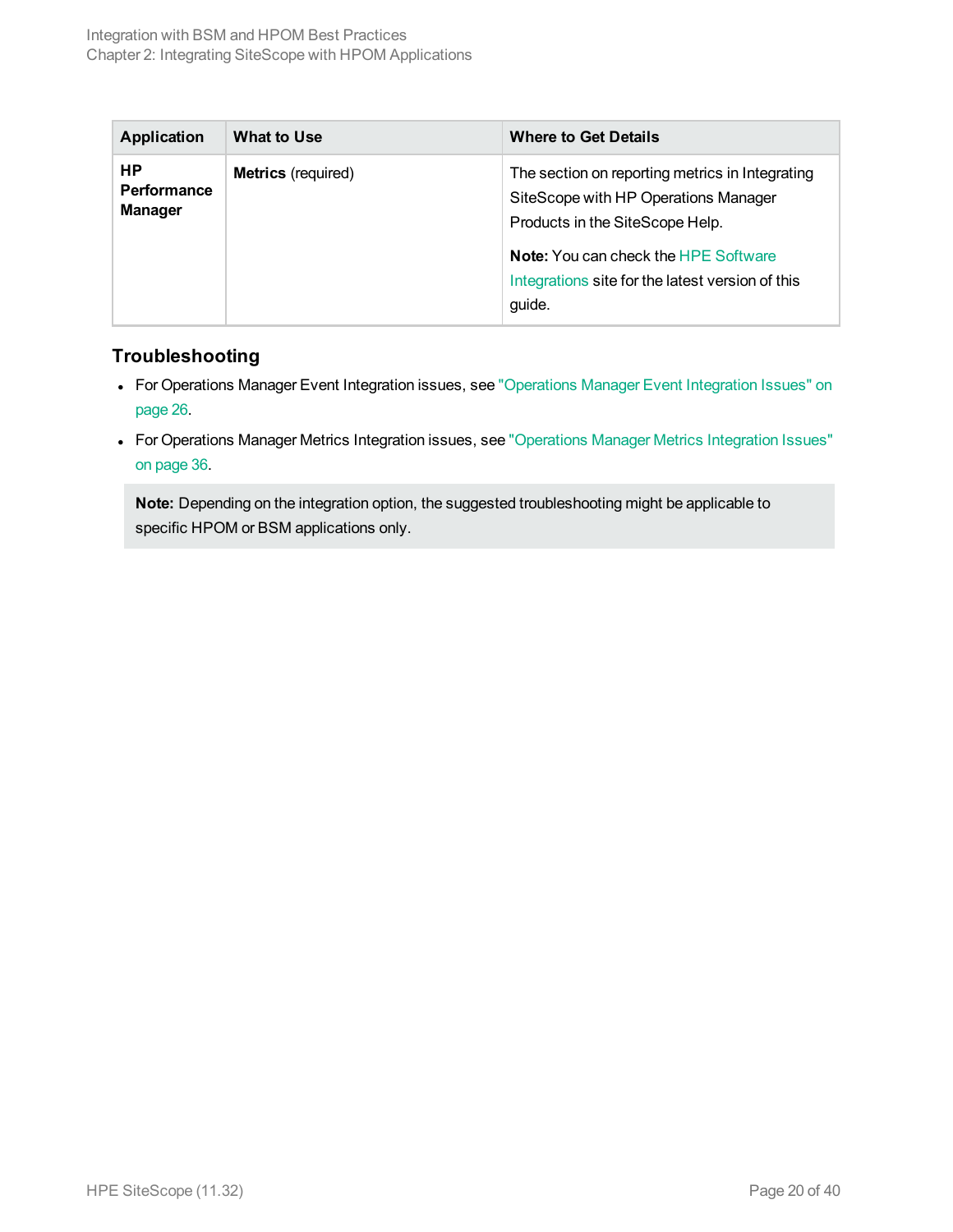# <span id="page-20-0"></span>Chapter 3: Recommendations for Integrating SiteScope with BSM or HPOM

The following are recommendations for integrating SiteScope with Business Service Management (BSM) or Operations Manager (HPOM):

- It is recommended to integrate SiteScope directly with BSM's Operations Management rather than with HPOM.
- If your deployment prevents you from integrating directly with Operations Management, or you want to get event pre-processing in HPOM before forwarding SiteScope events to Operations Management, you should integrate SiteScope with HPOM.

**Note:** Even if you are integrating SiteScope with HPOM, it is recommended to integrate SiteScope directly with BSM and to configure SiteScope to report topology to BSM (a System Availability Management license is required). Reporting topology provides topology-based event correlation rules and drill down from events to views and related CIs. You can report topology to BSM with or without metrics. If you do not want SiteScope metrics to be used in System Availability Management, Service Level Management, and so forth, report topology without metrics.

For details on integrating SiteScope with BSM, see How to Configure SiteScope to Communicate with BSM in the Using SiteScope Guide.

## **Troubleshooting**

- For topology reporting issues, see "BSM [Topology](#page-22-0) Issues" on page 23.
- For Operations Manager Event Integration issues, see ["Operations](#page-25-0) Manager Event Integration Issues" on [page 26.](#page-25-0)
- For BSM Metrics integration issues, see "BSM Metrics [Integration](#page-32-0) Issues" on page 33.
- For Operations Manager Metrics Integration issues, see ["Operations](#page-35-0) Manager Metrics Integration Issues" on [page 36.](#page-35-0)
- For CI downtime issues, see "BSM CI [Downtime](#page-38-0) Issues" on page 39.

**Note:** Depending on the integration option, the suggested troubleshooting might be applicable to specific HPOM or BSM applications only.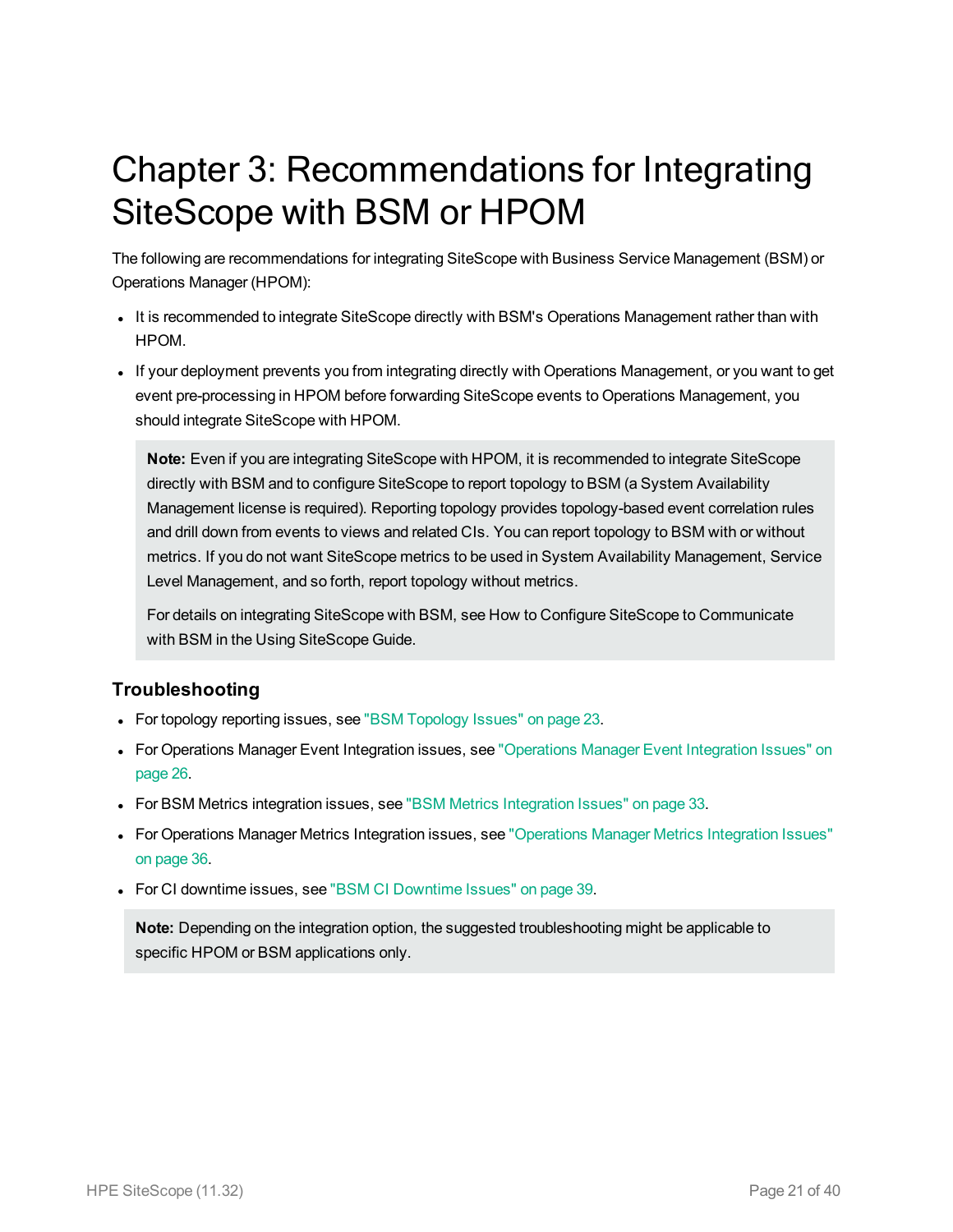# <span id="page-21-0"></span>Part 2: Troubleshooting SiteScope Integration Issues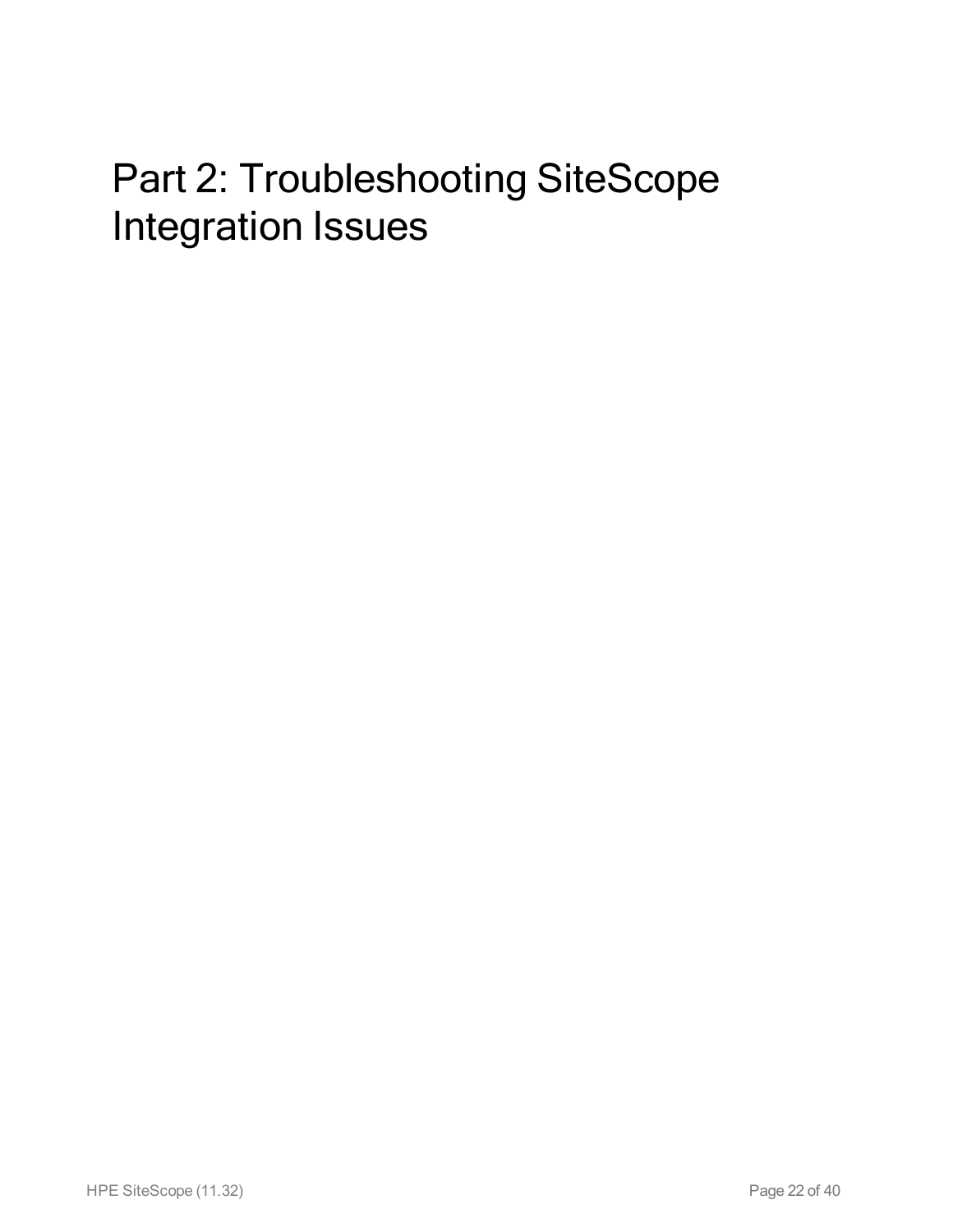# <span id="page-22-0"></span>Chapter 4: BSM Topology Issues

This section describes troubleshooting and limitations when SiteScope is integrated with BSM and enabled to report monitor and related CI topology to BSM.

This section includes:

- "Opening Logs in [SiteScope](#page-22-1) in Debug Mode" below
- ["Opening](#page-22-2) Logs in BSM in Debug Mode" below
- "No Topology [Reported"](#page-23-0) on the next page
- "RTSM [Troubleshooting"](#page-24-0) on page 25
- . "Where to [Configure](#page-24-1) the Port to Which Data Flow Reports" on page 25
- <span id="page-22-1"></span><sup>l</sup> "Error "Failed Running script [:filesystem\\_topology.py"](#page-24-2) in bac\_integration.log " on page 25

# **Opening Logs in SiteScope in Debug Mode**

The following log files in SiteScope contain information relating to the BSM integration.

- <sup>l</sup> **SiteScope\logs\bac\_integration\bac\_integration.log**
- <sup>l</sup> **SiteScope\logs\bac\_integration\discovery.log**
- <sup>l</sup> **SiteScope\logs\bac\_integration\probeGW-taskResults.log**
- <sup>l</sup> **SiteScope\logs\bac\_integration\topology\_queue\_consumer.log**

Open the relevant log files in debug mode using the instructions listed below.

**To open logs in SiteScope in debug mode:**

- 1. In the **<SiteScope root directory>\conf\core\Tools\log4j\PlainJava** folder, open the **bac\_ integration.properties** file and change the debug level to the appenders listed in **attachment1.txt** (attached to this PDF). To view the attachment, select **View > Navigation Panels > Attachments**, and select **attachment1.txt**.
- 2. Add the appenders listed in **attachment2.txt** (attached to this PDF) to the **probeGW-taskResults.log** file. To view the attachment, select **View > Navigation Panels > Attachments**, and select **attachment2.txt**.
- 3. Add the appender listed in **attachment3.txt** (attached to this PDF) to the **log topology\_queue\_ consumer.log** file. To view the attachment, select **View > Navigation Panels > Attachments**, and select **attachment3.txt**.

## <span id="page-22-2"></span>**Opening Logs in BSM in Debug Mode**

The following log files in BSM contain information relating to the integration with SiteScope. Open the relevant log files in debug mode using the instructions listed below.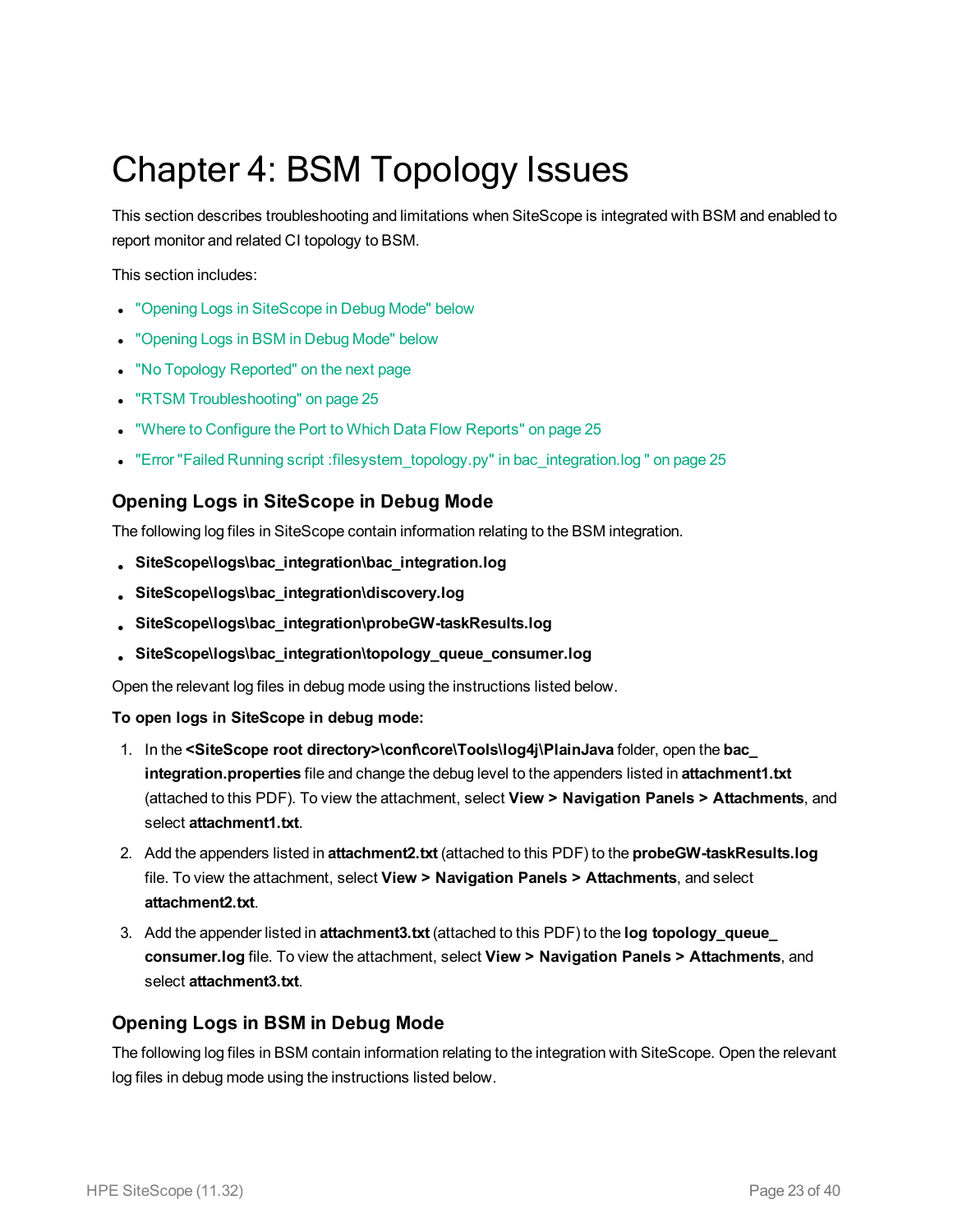- <sup>l</sup> **<BSM root directory>\log\odb\odb\mam.autodiscovery.log**
- <sup>l</sup> **<BSM root directory>\log\odb\odb\cmdb.reconciliation.log**
- <sup>l</sup> **<BSM root directory>\log\odb\odb\cmdb.reconciliation.datain.ignored.log**
- <sup>l</sup> **<BSM root directory>\log\odb\odb\discoveryServlet.log**

**To open logs in BSM (on the Data Processing server machine in a distributed environment) in debug mode:**

Change RTSM debug level in BSM:

- <sup>l</sup> **<BSM root directory>\odb\conf\log\reconciliation.properties**
- <sup>l</sup> **<BSM root directory>\odb\conf\log\mam.properties**
- <span id="page-23-0"></span><sup>l</sup> **<BSM root directory>\odb\conf\log\mam.web.properties**

#### **No Topology Reported**

- 1. Open all SiteScope and BSM logs in debug mode. For details, see "Opening Logs in [SiteScope](#page-22-1) in Debug Mode" on the [previous](#page-22-1) page and ["Opening](#page-22-2) Logs in BSM in Debug Mode" on the previous page.
- 2. Check if there are **\bin** files stuck in the **<SiteScope root directory>\cache\topologyresultsData\merged** directory.
- 3. Check for errors in the logs in the following order:
	- **bac\_integration.log**. Topology is not sent due to general errors or syntax problems in the scripts.
	- **discovery.log**. Shows the complete picture of the topology reported from SiteScope to BSM using Data Flow Management.
	- **topology\_queue\_consumer.log**. Shows the topology SiteScope is trying to send to the Data Flow probe. (It does not mean that this is the topology that the probe client sends to the server). This log reflects what SiteScope script intended to report to Data Flow Management.
	- **probeGW-taskResults.log**. Shows the topology Data Flow Management sends to the RTSM server.
	- **mam.autodiscovery.log**. Shows the steps Data Flow Management probe is doing on the topology reporting from SiteScope to Data Flow Management (bulk creation) and the interaction with the RTSM server.
	- **cmdb.reconciliation.log**. If the issues are on the RTSM server-side, it is most likely a reconciliation issue.
	- **cmdb.reconciliation.datain.ignored.log**. Shows topology that is ignored by the RTSM server and not reported.
	- **discoveryServlet.log**. Shows data from the connection opened by SiteScope and the reply sent to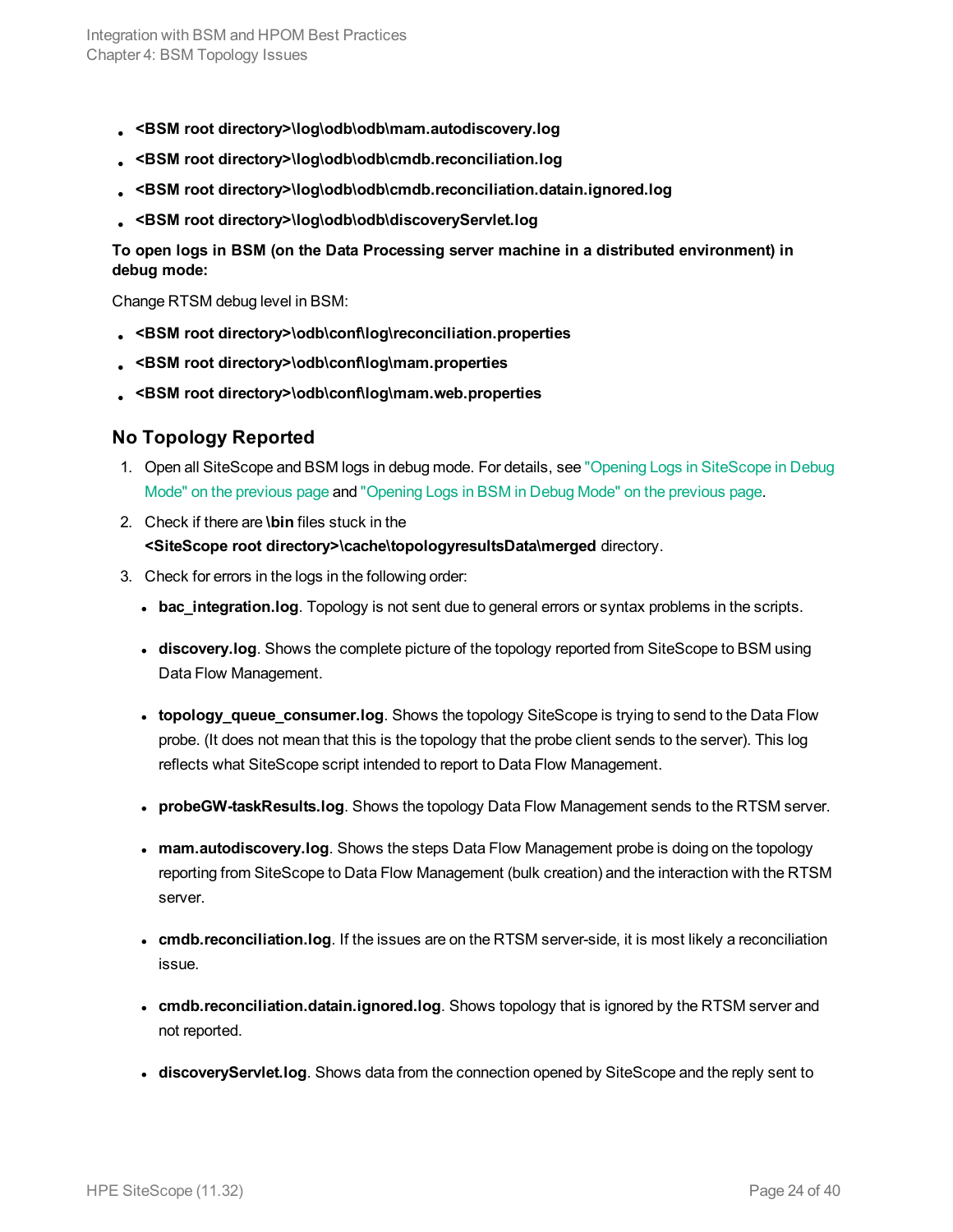SiteScope. Check for exceptions in this log when there are issues with topology not being sent to BSM. This log exists also on BAC 8.0.

<span id="page-24-0"></span>4. It is recommended to open logs that are in XML format using an XML editor.

## **RTSM Troubleshooting**

To get the properties of a CI reported to a Data Flow database with JMX:

- 1. Open http://<BSM\_machine>:21212/jmx-console/ in a Web browser.
- 2. Click **UCMDB:service= Model Services**.
- <span id="page-24-1"></span>3. Invoke method: retrieveObjectProperties.

#### **Where to Configure the Port to Which Data Flow Reports**

The server settings are initialized in BSM in **Admin > System Availability Management > Topology Settings** from the **Topology receiver port** or **Topology receiver SSL port** boxes.

## <span id="page-24-2"></span>**Error "Failed Running script :filesystem\_topology.py" in bac\_integration.log**

This is caused by the download mechanism which fails to rename the **filesystem\_topology.py.11** file to **filesystem\_topology.py** after it is downloaded from BSM to SiteScope.

To fix this issue, reload the scripts from BSM:

- 1. Stop the SiteScope service.
- 2. Delete the contents of the **<SiteScope root directory>\discovery\hsqldb** folder.
- 3. Start the SiteScope service. This should reload the scripts from BSM and rename them.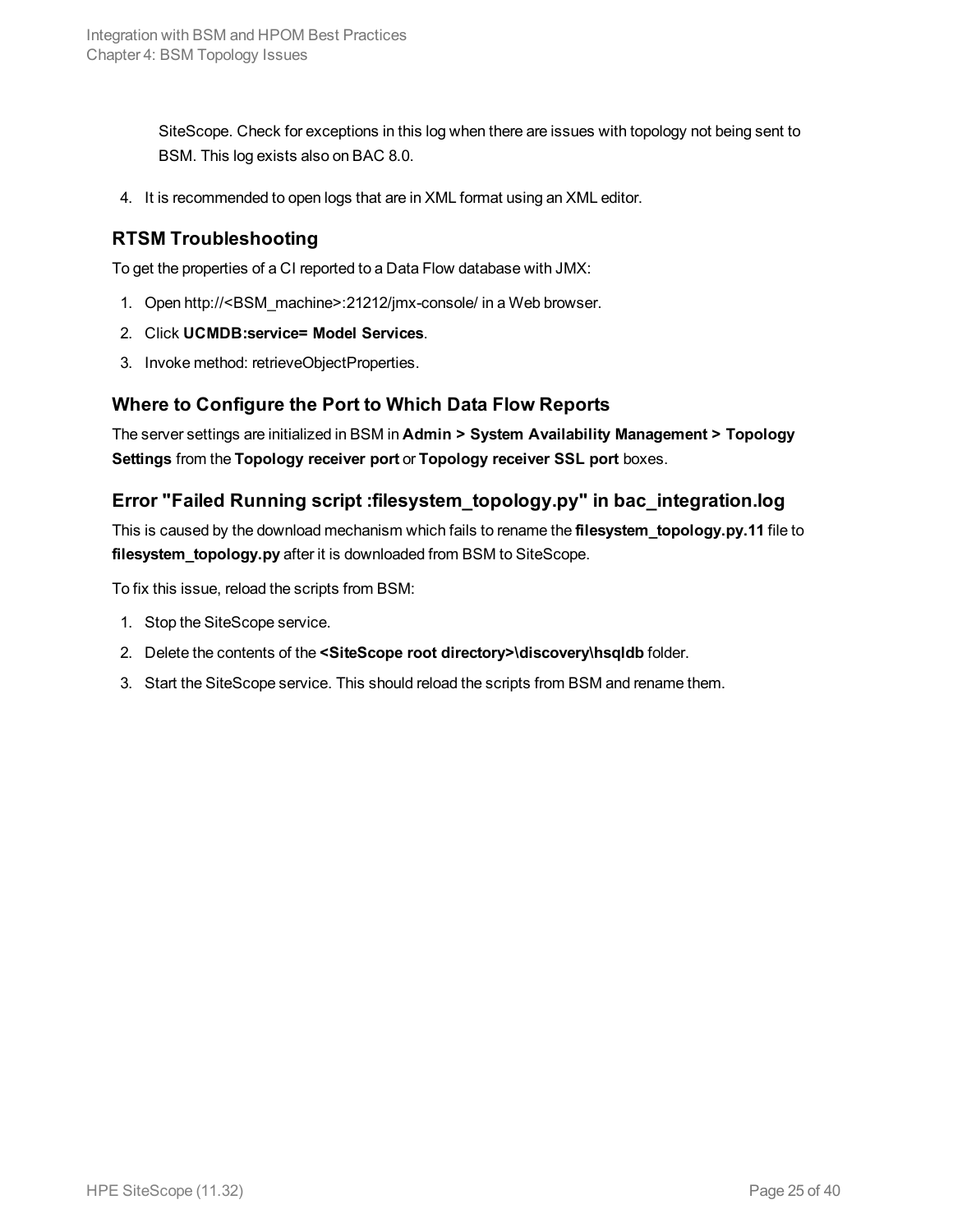# <span id="page-25-0"></span>Chapter 5: Operations Manager Event Integration Issues

This section describes troubleshooting when using the Operations Manager integration to send SiteScope events directly to the HPOM management server or to Operations Management in BSM.

This section includes:

- ["Integration](#page-25-1) Setup Problems" below
- ["Problems](#page-27-0) Sending Events" on page 28
- "Node Discovery and Monitor Discovery [Troubleshooting"](#page-30-0) on page 31
- <sup>l</sup> "Certificate Requests Do Not Reach the Operations [Management](#page-31-0) Server" on page 32

**Tip:** When referring to the integration log file, you can open it from the SiteScope user interface (**Server Statistics > Log files > HPSiteScopeOperationsManagerIntegration.log**).

#### <span id="page-25-1"></span>**Integration Setup Problems**

#### **Symptom:**

Any problem that occurs while trying to configure the Operations Manager Integration (between connecting the agent to the HPOM/BSM server and sending a test message).

#### **Troubleshooting:**

- 1. In SiteScope, open the HP Operations Manager Integration dialog box panel (**Preferences > Integration Preferences > HP Operations Manager Integration**).
- 2. In the HP Operations Manager Integration Main Settings pane, check the **HP Operations agent installation path**.
	- a. Click the **Resolve Path** button.
	- b. Make sure the agent is installed on the path you see in this field.
		- $\circ$  If the agent is installed on a different path, update the path accordingly.
		- $\circ$  If you do not see the path is resolved (probably the agent is not installed properly), try restarting the server machine. If it does not help, remove the Operations Agent and then install it again (it is also recommended to restart the server).
	- c. Make sure your HPOM management server or BSM Gateway host name is typed correctly in the host field.
- 3. Click the **Analyze** button.
	- a. If the command outputs are empty, there is a problem with the agent installation. Remove the Operations Agent and then install it again (it is also recommended to restart the server).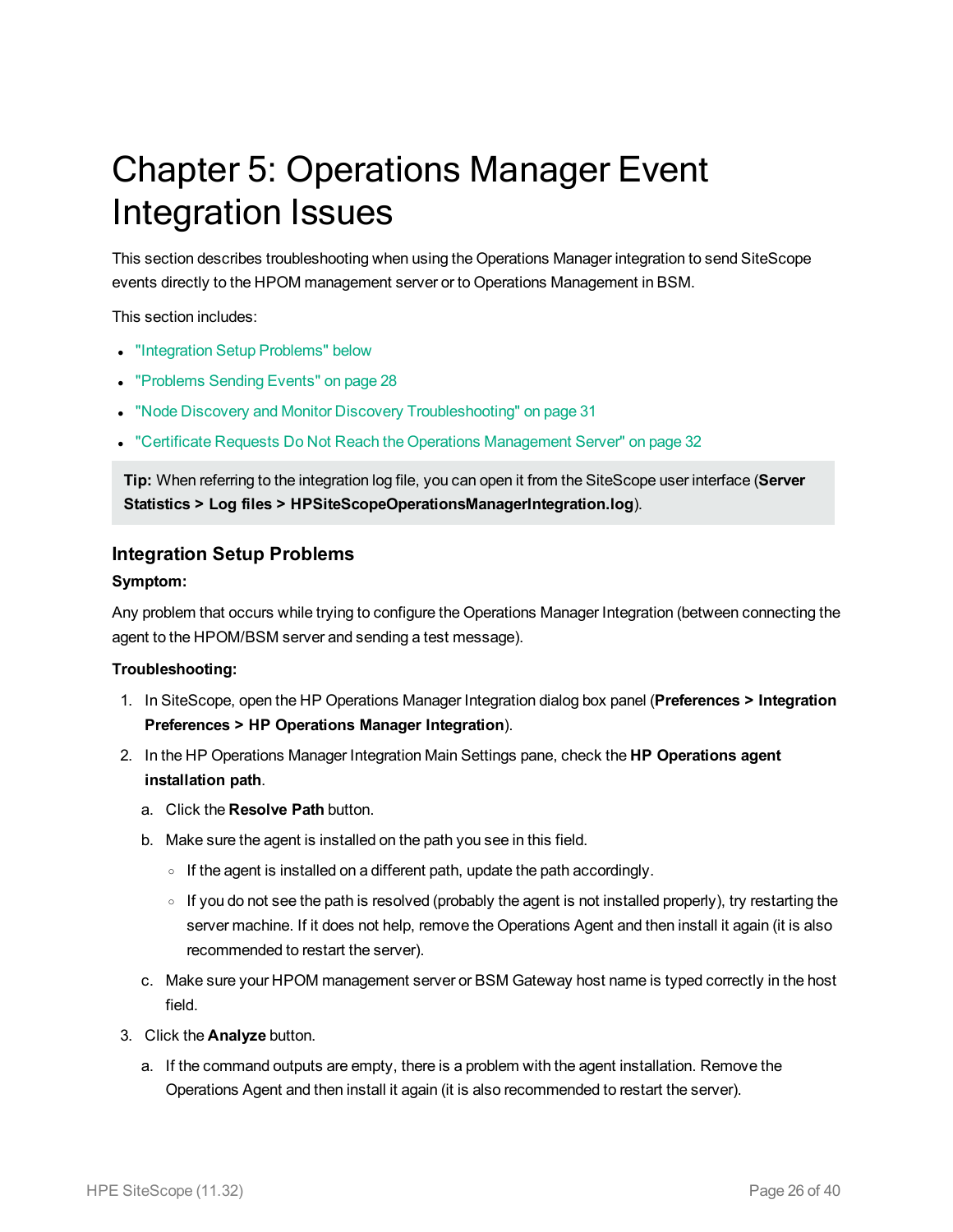- b. Check that the bbcutil command output returns **status=eServiceOK**. If it does not, there is a connectivity problem to your HPOM management server.
- c. Check the opcagt -status command output. You should see a few processes running (some can be in Aborted state—this is fine at this stage). If they are not running, manually start the agent by running command line: opcagt -start, or restart your server machine.
- 4. Make sure your HPOM management server is up and running.
- 5. If you are working with BSM, check your Gateway and Data Processing Server:
	- a. Run command line ovc -status to check the server. Make sure all processes are running (in particular, the "Certificate Broker"). If they do not start, run command line ovc -start
	- b. Check the connection from SiteScope to the Gateway Server by running the command: ping https://<BSM Gateway Server>/com.hp.ov.opc.msgr. If this fails, restart the WDE process on the Gateway Server.
- 6. If you are working with a distributed BSM environment (in BSM 9.00 or later), follow the procedures for initiating trust between your Gateway and Data Processing Server, and forwarding the certificate request from the Gateway to the Data Processing Server.

For details, see the section on sending events to BSM or HPOM in Integrating SiteScope with HP Operations Manager Products in the SiteScope Help. You can check the [HPE Software](https://hpenterprise.sharepoint.com/teams/aztec/Portal/index.html) Integrations site for the latest version of this guide.

7. Click the **Connect** button, and make sure the command output returns: opcactivate Info: Successfully activated OVO agent.

If it does not work, contact your HPOM administrator for assistance.

**Note:** If there is a large time difference (more than 24 hours) between the certificate server and the HP Operations agent, you might encounter the following error when running agent commands such as ovc – status, ovc –start, or opcagt -status:

```
(ctrl-21) Communication error when executing 'Status' method.
(sec.core-113) SSL certificate verification error (The presented peer certificate
is not yet valid.)
```
This problem occurs because certificates are only valid in the specified time period, and usually solves itself (after a day) when the certificate becomes valid. The time is specified in Coordinated Universal Time (UTC), independent from time zones, and certificates are issued to be valid from 24 hours in the past.

- 8. Accept the certificate request.
	- When connecting to a BSM server, follow the step for accepting the agent connection request in Integrating SiteScope with HP Operations Manager Products in the SiteScope Help. You can check the [HPE Software](https://hpenterprise.sharepoint.com/teams/aztec/Portal/index.html) Integrations site for the latest version of this guide.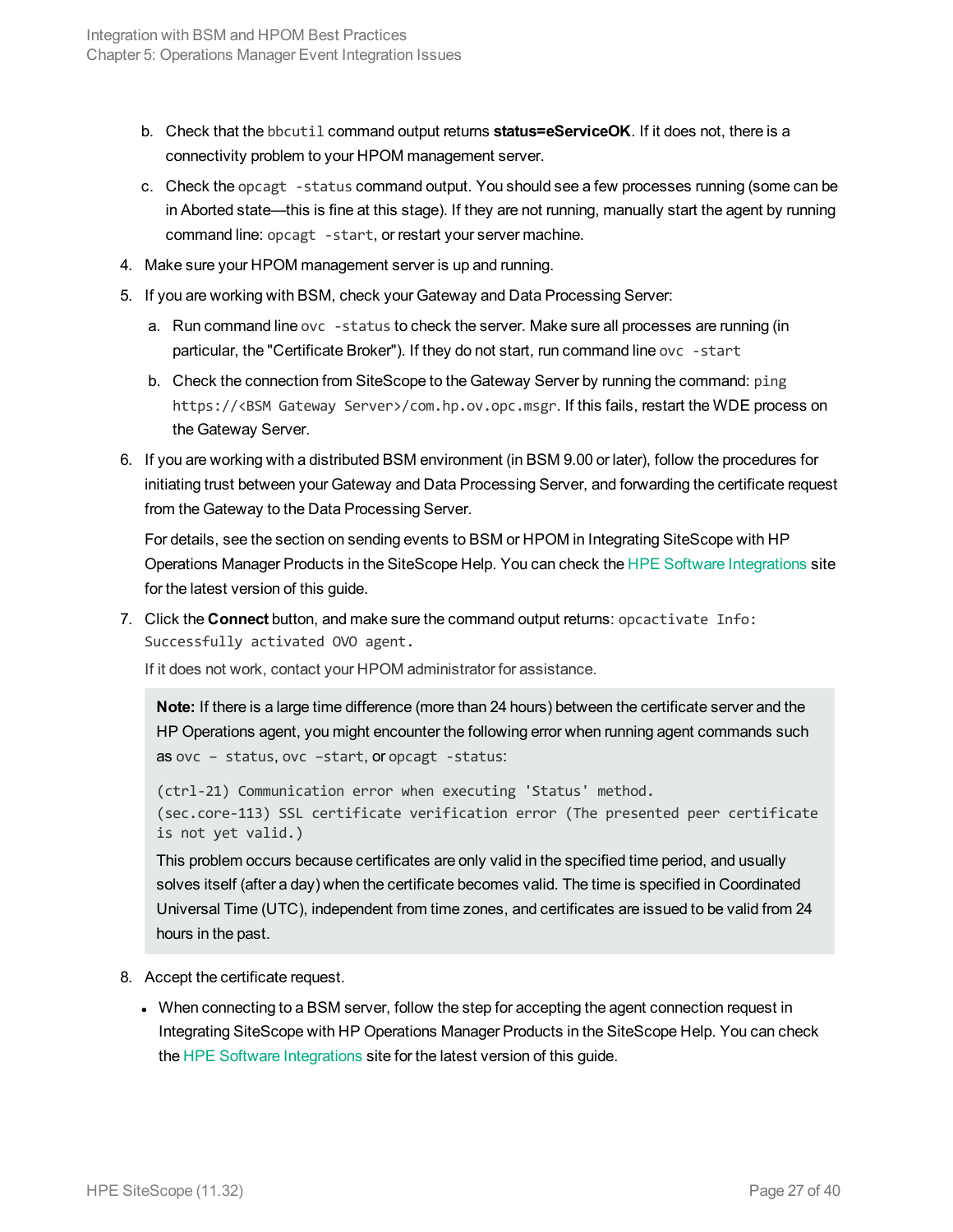- When connecting to an HPOM management server, consult your HPOM administrator. If you do not see the certificate request, contact your HPOM administrator.
- 9. Click the **Analyze** button.
	- a. Make sure the ovcert -check is ok, and it ends with "Check Succeeded".
	- b. Make sure ovcert -list lists some certificates.
	- c. If there are problems with the command outputs:
		- <sup>o</sup> Contact your HPOM administrator, or
		- Start the integration process troubleshooting from the connect phase, or even reinstall the agent.
- 10. Click the **Install Policies** button.
	- a. If you get an error here or this process is stuck with "please wait" and:
		- You recently reinstalled the agent and did not restart yet, restart your server.
		- o Otherwise, there is a problem with the agent (and the additional policy activation tool package) installation. Reinstall on a clean image.
	- b. Click the **Analyze** button, or check the output of the Install Policies for the list of policies. Make sure you see the following list with all enabled:
		- <sup>o</sup> HP\_SiteScope\_to\_Operations\_Manager\_Integration\_by\_Log\_File
		- HP SiteScope to Operations Manager Integration
		- <sup>o</sup> SiteScope\_Hosts\_Discovery
- 11. In the **Test Message** box, type a message and click **Send test message**.
	- a. Check your HPOM Event Console or Operations Management Event Browser.
	- b. If you do not see the message in the Event Console/Browser:
		- <sup>o</sup> Run command line: opcmsg a=a o=o msg\_t=xxx
		- $\circ$  If the command is not available, something went wrong with the process so far (either the certificate or the policies does not work). Try to install the policies again, and if the same problem occurs contact HPE Software Support.
		- o If the command is executed but you still do not see the message in the Event Console, contact your HPOM administrator for support.

#### <span id="page-27-0"></span>**Problems Sending Events**

#### **Symptom 1:**

Sending a test event from the HP Operations Manager Integration dialog box does not reach the HPOM Event Console/Operations Management Event Browser.

#### **Troubleshooting:**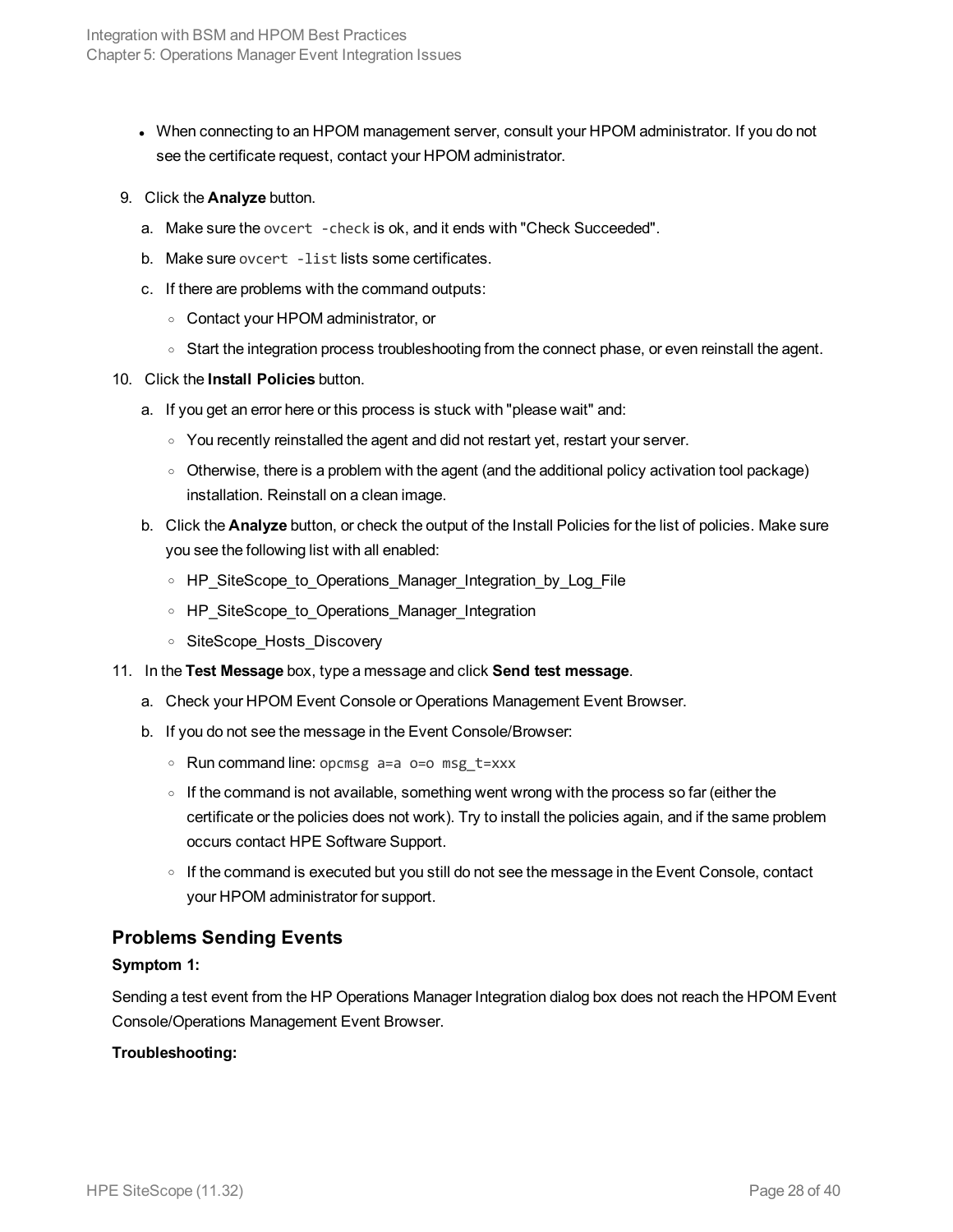- 1. In the HP Operations Manager Integration dialog box, enter a test message in the **Test message** box, and click **Send test message**. If the test message is not displayed in the Event Console, follow all the steps in ["Integration](#page-25-1) Setup Problems" on page 26, and then try again.
- 2. Click the **Analyze** button, and make sure all commands are successful (in particular, see the list of policies installed). For details, see ["Operations](#page-25-0) Manager Event Integration Issues" on page 26.
- 3. Click the **Send Test Event** button.
- 4. In the **<SiteScope root directory>\logs** directory, check the events log file, **HPSiteScopeOperationsManagerIntegration.log**. Verify the event entry in the log file. If you do not see it, contact HPE Software Support.
- 5. If you still do not see the event in the HPOM Event Console/Operations Management Event Browser, check you are viewing the correct node in HPOM, or are not filtering out anything in the Operations Management Event Browser. If you still do not see the event, contact HPE Software Support.
- 6. Open the **<SiteScope root directory>\tools\OMIntegration\Policies\F516CEC3-3AD4-4627-9CFD-BB155B894349\_data** file, and check that the path specified for **HPSiteScopeOperationsManagerIntegration.log** is correct (it might use an environment variable). If you make any changes here, you must install the policies again.
- 7. Check if the agent received the event and sent it to HPOM/Operations Management:

Make sure that the agent knows the location of the log file.

**On Windows:** Check if %SITESCOPE\_HOME% variable is defined. If it is not defined:

- a. Define %SITESCOPE\_HOME%.
- b. Remove the policy:

```
ovpolicy -remove -polname HP SiteScope to Operations Manager Integration by Log
File
```
c. Reinstall the policies from the SiteScope user interface.

**On UNIX:** Check if the log file policy contains the location of the log:

a. Open the policy:

"opt/HP/SiteScope/tools/OMIntegration/Policies/F516CEC3-3AD4-4627-9CFD-BB155B894349\_data"

b. Check LOGPATH is set to "opt/HP/SiteScope logs/HPSiteScopeOperationsManagerIntegration.log"

If it is not, change the path and reinstall the policy (see the Windows steps above).

- 8. If you still do not see the event in the HPOM Event Console/Operations Management Event Browser, check:
	- You are viewing the correct node (in HPOM).
	- You are not filtering out anything (in the Operations Management Event Browser).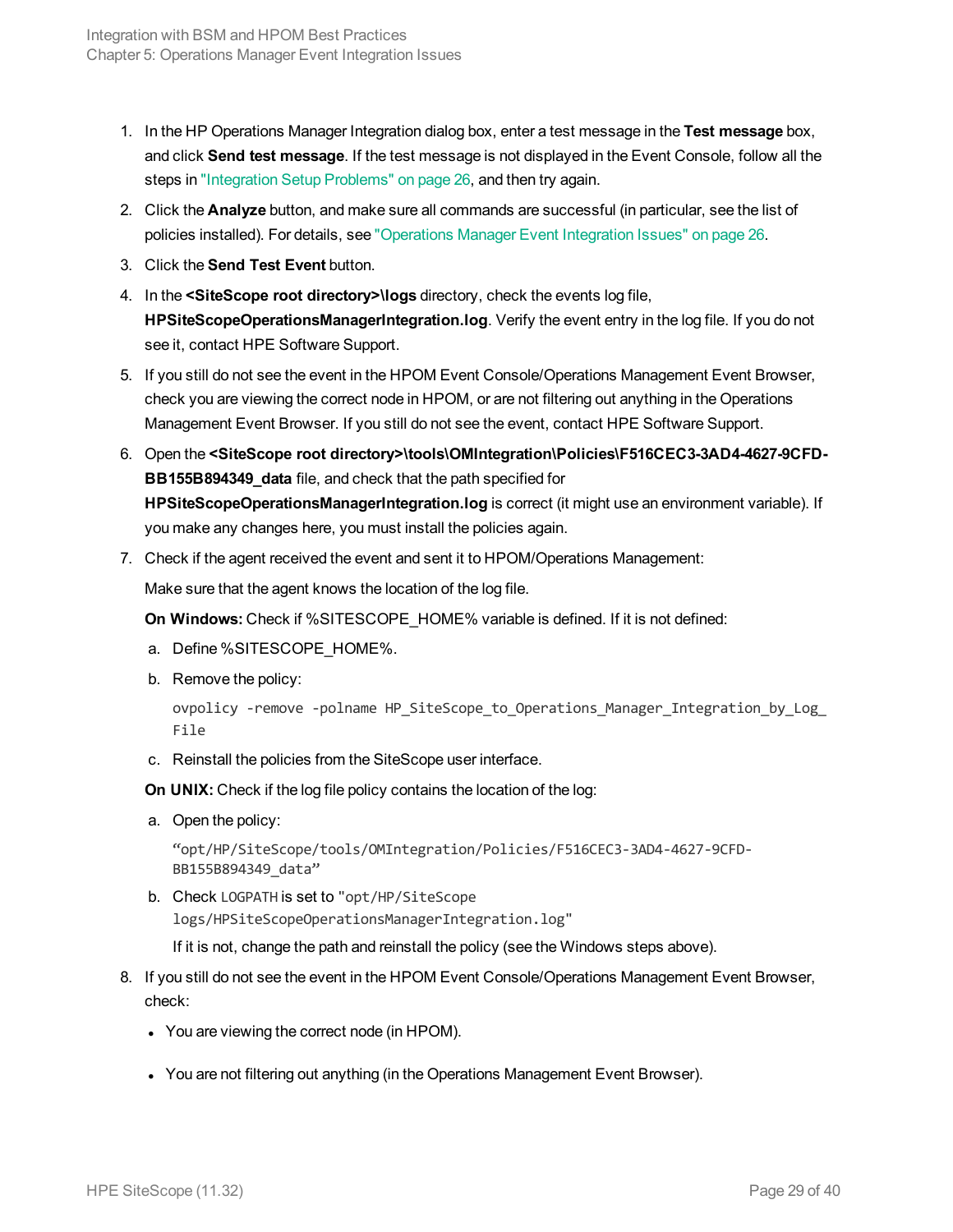Otherwise contact support.

#### **Symptom 2:**

The metric status change or alert event is not displayed in the HPOM Event Console/Operations Management Event Browser.

#### **Troubleshooting:**

- 1. Check if the test event is displayed in the Event Console/Browser. If it is not displayed, follow the guidelines for Symptom 1 in ["Problems](#page-27-0) Sending Events" on page 28.
- 2. Check that event integration is enabled in the monitor or alert configuration settings. Change the monitor metric status, or trigger an alert. In the **<SiteScope root directory>\logs** directory, check the events log file, **HPSiteScopeOperationsManagerIntegration.log**.
- 3. If you do not see the event entry in the log file, check you enabled event integration correctly in the monitor or alert you are running. For details, see Integrating SiteScope with HP Operations Manager Products in the SiteScope Help or check the [HPE Software](https://hpenterprise.sharepoint.com/teams/aztec/Portal/index.html) Integrations site for the latest version of this guide.

If it is still not in the log file, contact HPE Software Support.

- 4. If you see the event entry in the log file, but not in the Event Console/Browser:
	- a. Check that no filter is set in the Event Browser.
	- b. If it is a newly-created monitor, and you are filtering the related CI in Operations Management, it is possible that the CI topology is not reported yet. Try again in a few minutes.
	- c. In HPOM legacy, make sure the event target node exists on your console.
	- d. Contact HPE Software Support.

#### **Symptom 3:**

You see the metric or alert event in the Operations Management Event Browser, but it has no related CI or HI, or Indicator state or severity.

#### **Troubleshooting:**

- 1. Check the event attribute values in the **HPSiteScopeOperationsManagerIntegration.log** file located in the **<SiteScope root directory>\logs** directory. Look for the HI (ETI) and CI hint. They should look like this: CPULoad:High:80 and SiteScope:3:123456 respectively.
	- a. To know the attribute order in this tab separated values line, you can send a test event before this event and compare the lines. The test event writes the name of each attribute in its order.
	- b. If the CI Hint or HI hint are unknown, empty, or look different than the example, there is a problem with the SiteScope configuration.
		- <sup>o</sup> Check that the SiteScope is registered to BSM.
		- $\circ$  Check that the monitor thresholds have indicator states assigned to them, or that your alert has some ETI and ETI state set.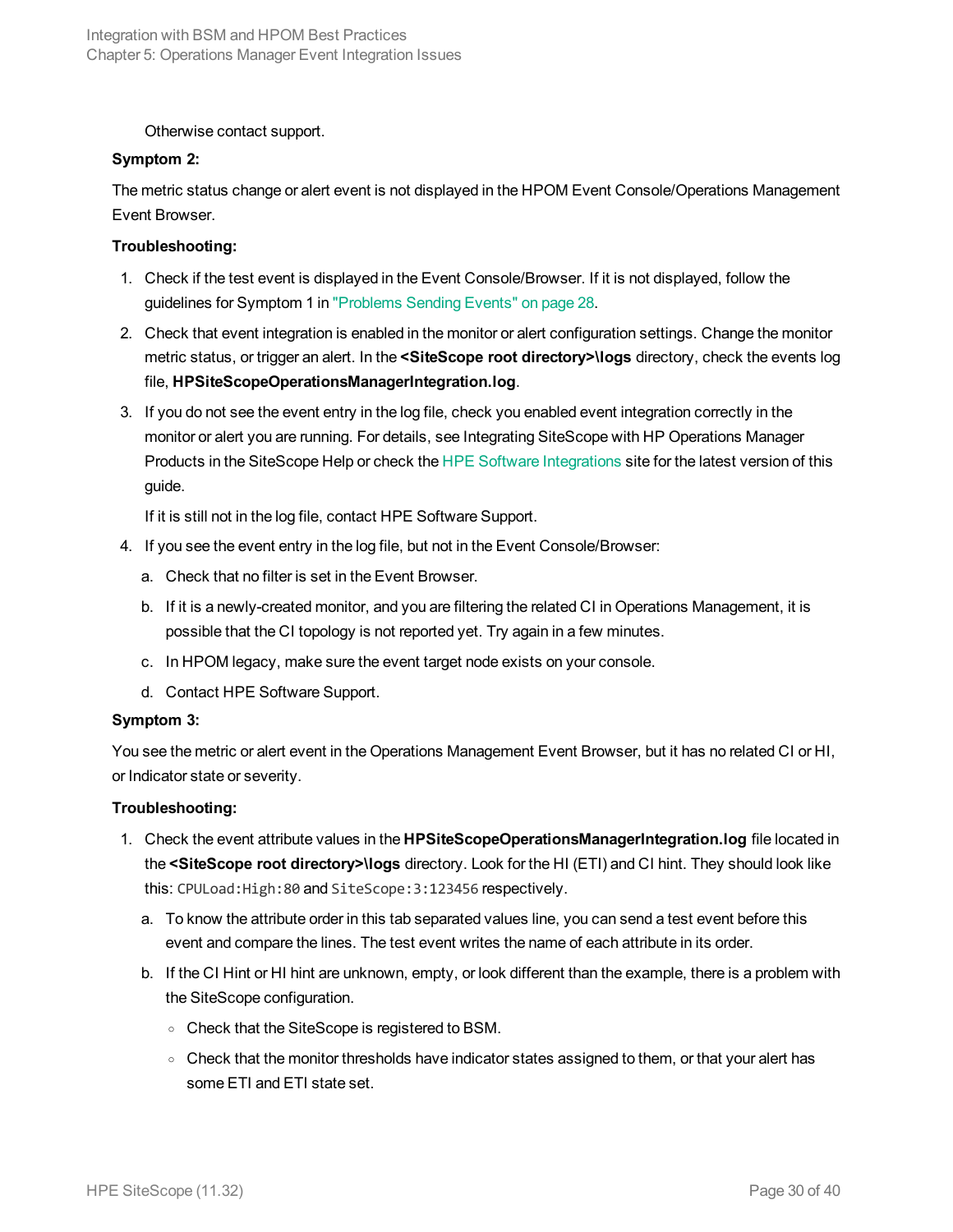- Check the preference setting for reporting SiteScope data in the monitor configuration is set to **Events** (in **HP Integration Settings > BSM Service Health Preferences**).
- 2. If everything looks fine in the log file in SiteScope, open the event in the Operations Management Event Browser.
	- a. In the **General** tab, check the **related CI** attribute. If you do not see the related CI, select the **Resolver** tab and check the **Status** field.
		- <sup>o</sup> Check if there is information about the CI resolution failure.
		- Check that the monitor topology is available in the BSM (you can check this in the System Hardware or System Monitors views).

**Note:** If this is a newly-created monitor, it will take few minutes for the topology to arrive and the event to be assigned with a related CI.

- b. In the **General** tab, if you see the **related CI** but **Event Type Indicator** is empty:
	- <sup>o</sup> Select the **Resolver** tab and check the ETI Hint attribute value sent by SiteScope. If it is empty or unknown, check your SiteScope configuration.
	- <sup>o</sup> If the value exists but does not show up in **Event Type Indicator** in the General tab, there was a problem when applying the indicator to the CI. Check Service Health or Operations Management for support.

## <span id="page-30-0"></span>**Node Discovery and Monitor Discovery Troubleshooting**

#### **Node Discovery:**

- If you are using Operations Manager for Windows 8.1x, patch OMW\_00071 is required to support the Node discovery feature in SiteScope-HPOM event integration.
- If you are using Operations Manager for Windows 9, patch OMW 00097/98 or later (32-bit/64-bit) is required to support the Node discovery feature without overriding SiteScope node properties.
- If you are using Operations Manager for Solaris/HP-UX/Linux 9.10, patch 9.10.200 is required to support the Node discovery feature in SiteScope-HPOM event integration.

Problems with Node discovery:

- 1. Click the **Analyze** button in the HP Operations Manager Integration dialog box. Make sure you see the **SiteScope\_Hosts\_Discovery policy** installed and enabled.
- 2. Check that your event configuration is set. Send a test event and make sure you see it in the HPOM Event Console on the SiteScope node.

New nodes are reported within 5 minutes from the time they started to being monitored by SiteScope monitors.

The discovery policy runs SiteScope scripts that generate XML consumed by the policy. Each run is logged in the following log: **%OvDataDir%\log\System.txt** (for Linux **<SiteScope Server>/var/opt/OV/log**).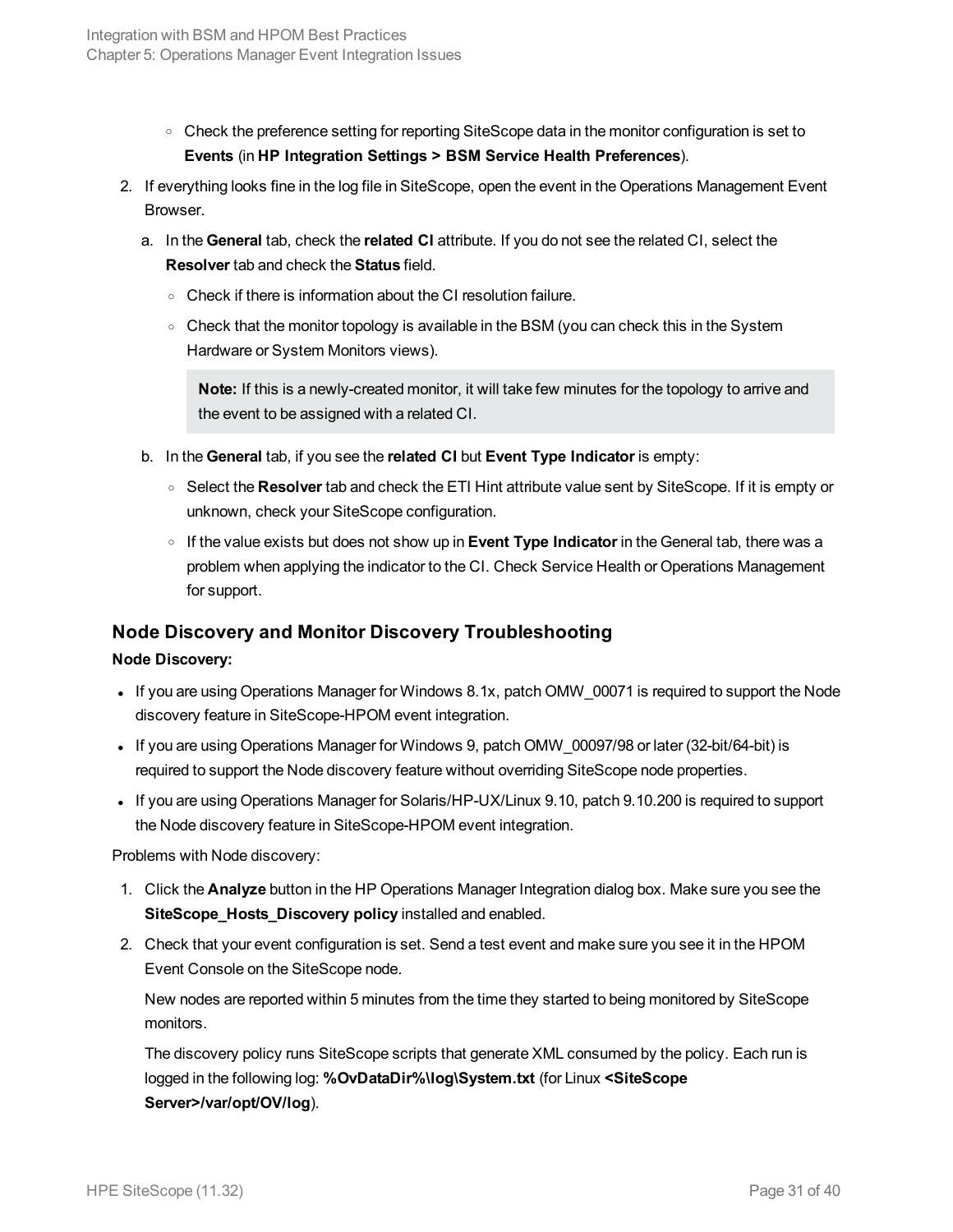3. You can invoke the process manually, by running the following commands:

ovagtrep -run "SiteScope\_Hosts\_Discovery"ovagtrep -publish

#### **Monitor Discovery:**

To enable HPOM Service Navigator to view SiteScope groups and monitors in HPOM service maps, follow the instructions for configuring monitor discovery in Integrating SiteScope with HP Operations Manager Products. You can check the [HP Software](https://softwaresupport.hp.com/group/softwaresupport/search-result/-/facetsearch/document/KM01695030) Integrations site for the latest version of this guide.

## <span id="page-31-0"></span>**Certificate Requests Do Not Reach the Operations Management Server**

**Troubleshooting:** Run the following command on the Operations Manager server:

"ovconfchg -ns sec.cm.server -set IsIPV6Enabled FALSE"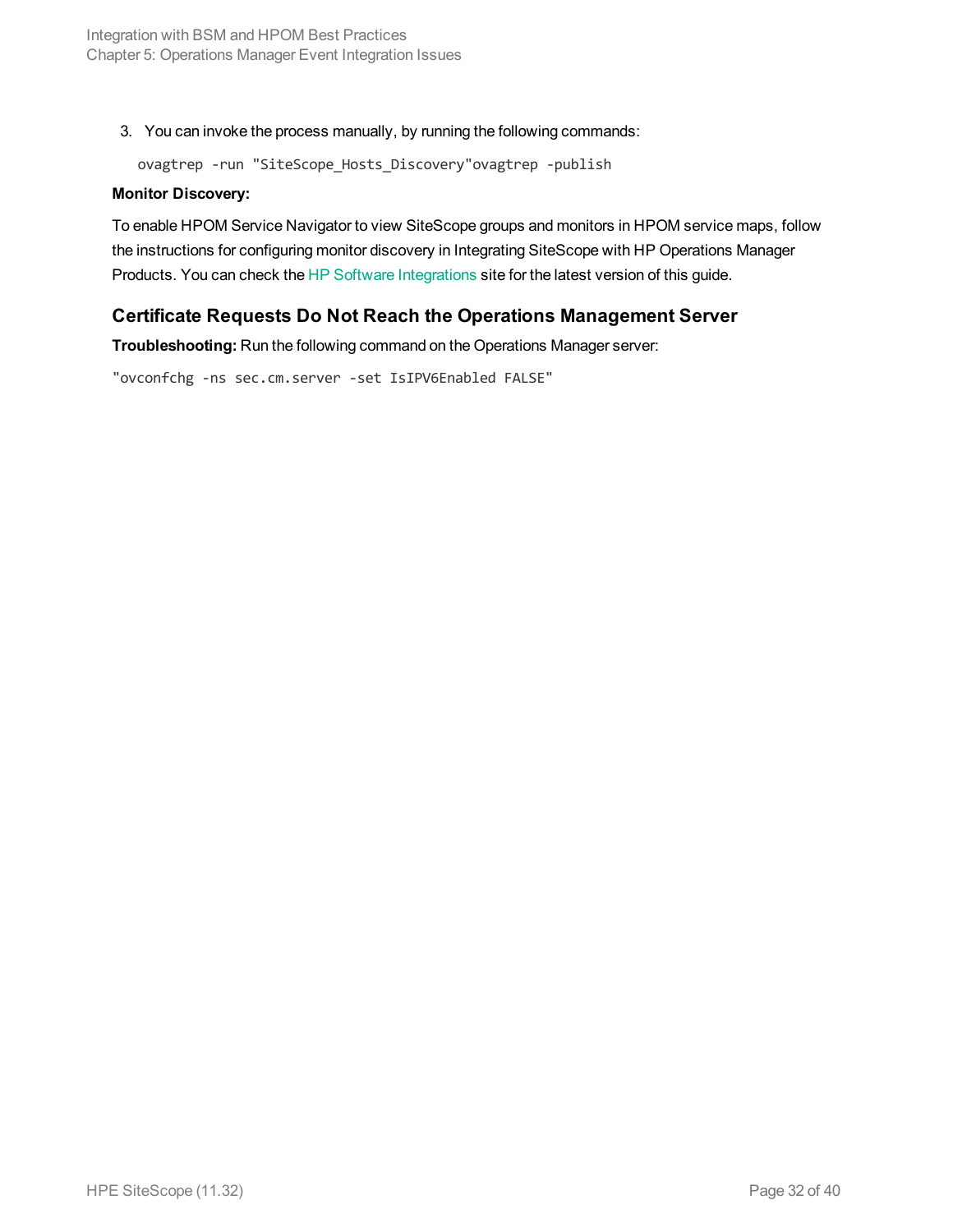# <span id="page-32-0"></span>Chapter 6: BSM Metrics Integration Issues

This section describes troubleshooting when working with the BSM metrics integration if CI statuses are not displayed in Service Health.

This section includes the following troubleshooting steps:

- "Check HI/KPI [assignment"](#page-32-1) below
- "Check that [SiteScope](#page-32-2) data is not ignored by BSM" below
- "Check CI [resolution"](#page-33-0) on the next page
- If there are no HIs on the relevant CI (in case the problem is with the [monitored](#page-33-1) CI and not the [monitor/measurement\)"](#page-33-1) on the next page
- If there are no KPIs on the relevant CI (in case the problem is with the [monitored](#page-33-2) CI and not the [monitor/measurement\)"](#page-33-2) on the next page
- "If there are no HIs/KPIs and [everything](#page-33-3) seemed to work in the previous two steps" on the next page

#### <span id="page-32-1"></span>1. **Check HI/KPI assignment**

If CI statuses are not displayed in Service Health, check if HIs and KPIs are assigned to the relevant CI:

- a. In BSM, select **Admin > Service Health > CI indicators**, expand the **Monitors** folder, and select one of the following views: System Monitors, System Hardware Monitoring, or System Software Monitoring.
- b. In the view you have selected, check if there are HIs and KPIs assigned to the relevant CI, as follows:
	- <sup>o</sup> System Monitors view: SiteScope Monitor or SiteScope Measurement CI
	- <sup>o</sup> System Hardware Monitoring view: Node or Computer CI
	- <sup>o</sup> System Software Monitoring view: Running Software CI

#### <span id="page-32-2"></span>2. **Check that SiteScope data is not ignored by BSM**

If HIs and KPIs are assigned to the relevant CI, check if SiteScope sends data and that the data is not ignored by BSM.

- a. Run the relevant monitor in SiteScope.
- b. On the BSM machine, open the **wdeIgnoredSamples.log** located in **<BSM root directory>\log\wde** folder. If this log includes samples of the monitor you have just run, or you see many ignored samples, this means SiteScope is sending the wrong data.
- c. If you do not see the relevant SiteScope sample, look for it in the **wdePublishedSamples.log** and check that Eti id and ci hint are not null.
- d. If you cannot find the SiteScope sample in the wde logs in BSM, check in SiteScope if the sample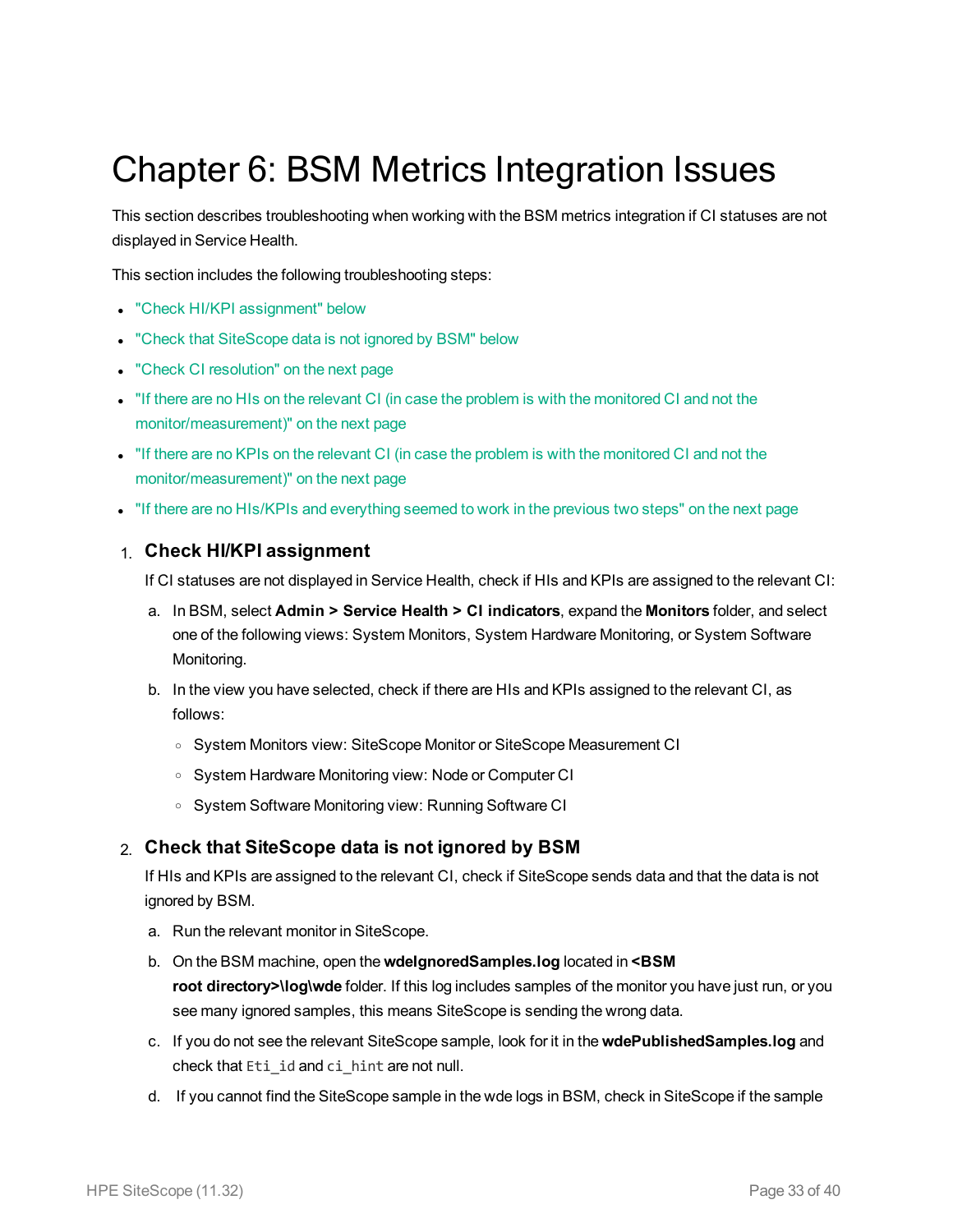was generated. Open the **bac\_integration.properties** file located in **<SiteScope root directory>\conf\core\Tools\log4j\PlainJava** and add the text found in **attachment4.txt** (attached to this PDF) to the end of the file. To view the attachment, select **View > Navigation Panels > Attachments**, and select **attachment4.txt**.

e. Run the monitor, and check the **samples.log file** in the **<SiteScope root directory>\logs\bac\_ integration** directory.

### <span id="page-33-0"></span>3. **Check CI resolution**

If HIs and KPIs are assigned to the relevant CI, and samples are not ignored by the wde logs in BSM, check CI resolution (in case the problem is with the monitored CI and not the monitor or measurement).

- a. Run the relevant monitor in SiteScope.
- b. On the BSM machine, open the **cir\_enrichment.log** file located in the **<BSM root directory>\log\wde** folder, and check if there are badHint or CI not found messages.

**Note:** To change the log file to debug mode, open the **cir\_enrichment\_service.properties** file located in the <BSM root directory>\conf\core\Tools\log4j\wde folder and change loglevel to loglevel=DEBUG.

# <span id="page-33-1"></span>4. **If there are no HIs on the relevant CI (in case the problem is with the monitored CI and not the monitor/measurement)**

If the relevant CI does not have any HIs, in SiteScope, check the indicator mappings in the monitor user interface (**HP Integration Settings > Indicator Settings**).

- <sup>l</sup> If the mapping seems correct, go to the correct SiteScope Monitor CI or SiteScope Measurement CI in RTSM in BSM, and check that you can see the HI ID in the **health\_indicator\_list** attribute.
- If you can see it, check that you can see the monitored CI connected to this SiteScope Monitor or Measurement CI with a **monitored\_by** link.
- <span id="page-33-2"></span><sup>l</sup> If it seems fine, check that HPOM (HPOpr) content packs are deployed (in **Admin > Platform > Content Packs**), and that you can see the indicators you expect to get in it (in most cases, you will find it in the **HPOprInf** package).

## 5. **If there are no KPIs on the relevant CI (in case the problem is with the monitored CI and not the monitor/measurement)**

If the relevant CI does not have any KPIs, check if the HPOM content pack has KPI assignments.

- a. In BSM, select **Admin > Service Health > Assignments > KPI Assignments**.
- b. In the CI Types tree, drill down to the relevant CI (for example, **Infrastructure Element > Node > Computer**), and check if the CIT has a KPI assignment defined. KPI assignments appear in the right pane.
- <span id="page-33-3"></span>6. **If there are no HIs/KPIs and everything seemed to work in the previous two**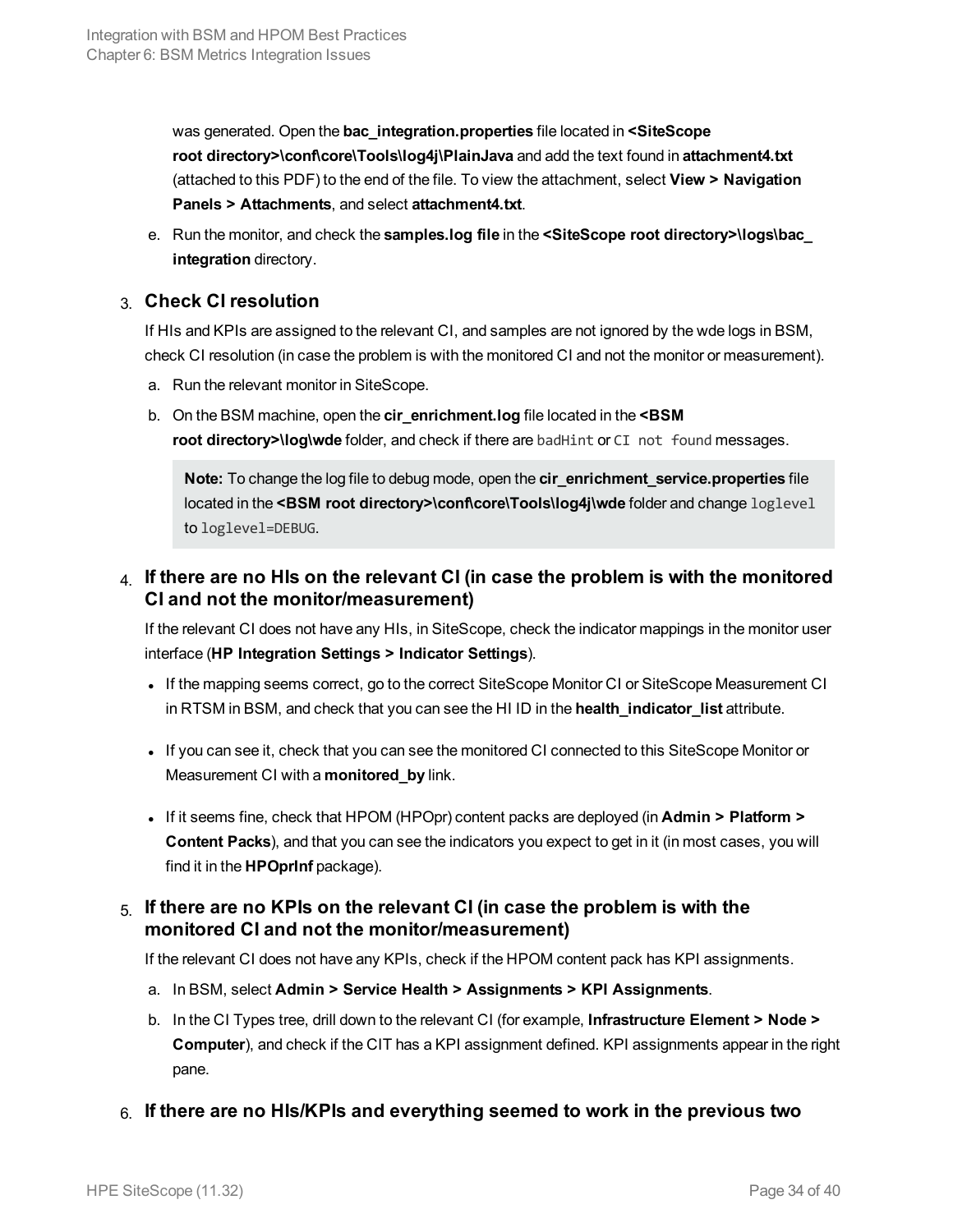#### **steps**

Try to resynchronize the HI and KPI assignments on the problematic CIs, based on their CI types.

- a. In BSM, select **Admin > Service Health > Assignments > Health Indicator Assignments.**
- b. Select the problematic CI type (for example, computer), and select the HI assignment you want to run.
- c. Click the **Synchronize CI Type** button.
- d. When this is done, perform the same action on the KPI assignment using the **KPI Assignments** tab.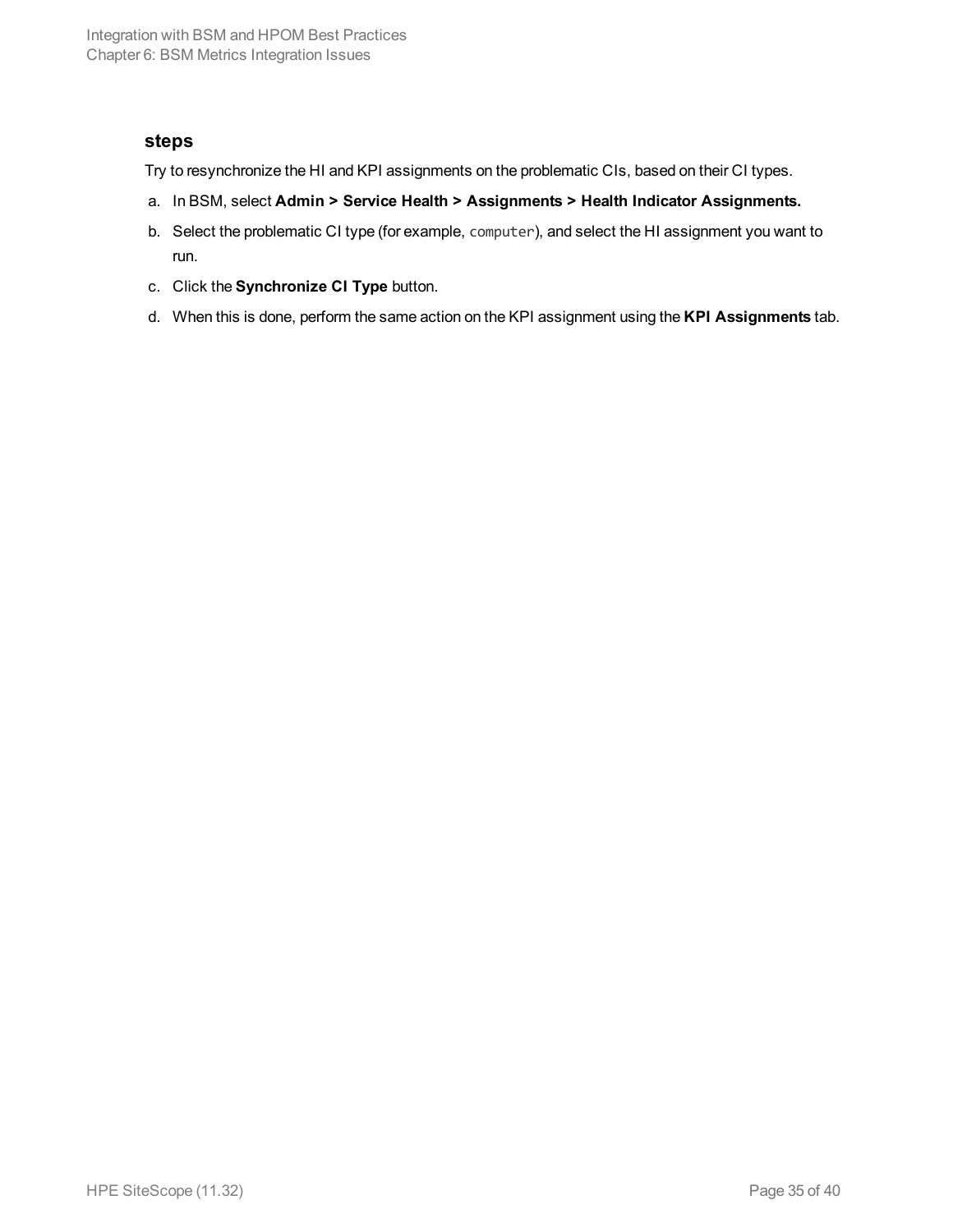# <span id="page-35-0"></span>Chapter 7: Operations Manager Metrics Integration Issues

This section describes troubleshooting when using the Operations Manager integration to make SiteScope metrics data available to Performance Manager or to Performance Graphing in Operations Management.

This section includes:

- **.** "SiteScope and Operations Agent [Configuration"](#page-35-1) below
- "Health [Monitors](#page-36-0) Errors" on the next page
- "Performance Manager [Configuration"](#page-36-1) on the next page
- "CI Resolution does not work ("BadHint error" in the [cir\\_enrichment.log\)"](#page-37-0) on page 38
- <span id="page-35-1"></span><sup>l</sup> "System runs out of ports when reporting data to the [Operations](#page-37-1) Agent" on page 38

#### **SiteScope and Operations Agent Configuration**

#### **Check the Operations Agent Configuration**

1. Check the status of the Operations Agent installed on the SiteScope server by running the following command: opcagt -status

The expected output is:

|         | C:\Documents and Settings\<br>∍>opcagt —status |                 |        |         |
|---------|------------------------------------------------|-----------------|--------|---------|
| opensga | OUO Message Agent                              | <b>AGENT.EA</b> |        | Aborted |
| opcacta | <b>OUO Action Agent</b>                        | AGENT.EA        | (2476) | Running |
| opcmsgi | <b>OUO Message Interceptor</b>                 | <b>AGENT.EA</b> | (376)  | Running |
|         |                                                |                 |        |         |

If opcacta or opcmsgi are not running, try to restart the agent by running:

```
opcagt -stop
opcagt -start
```
- 2. Select **Preferences > Integration Preferences**, and select an existing or create a new **HP Operations Manager Integration**. Verify that the **Enable sending events** check box is selected.
- 3. Under the Properties tab for the monitor, expand the HP Integration Settings panel, and verify that the **Report metrics to HP Operations agent** check box is selected.
- 4. Run the monitor, and wait for about a minute.
- 5. Run the following command to check if the agent data store contains the data:

```
set CODAMAGIC=0X05201993
ovcodautil -obj -ds AGENTLESS
```
You should receive object names from AGENTLESS data source (similar to the following):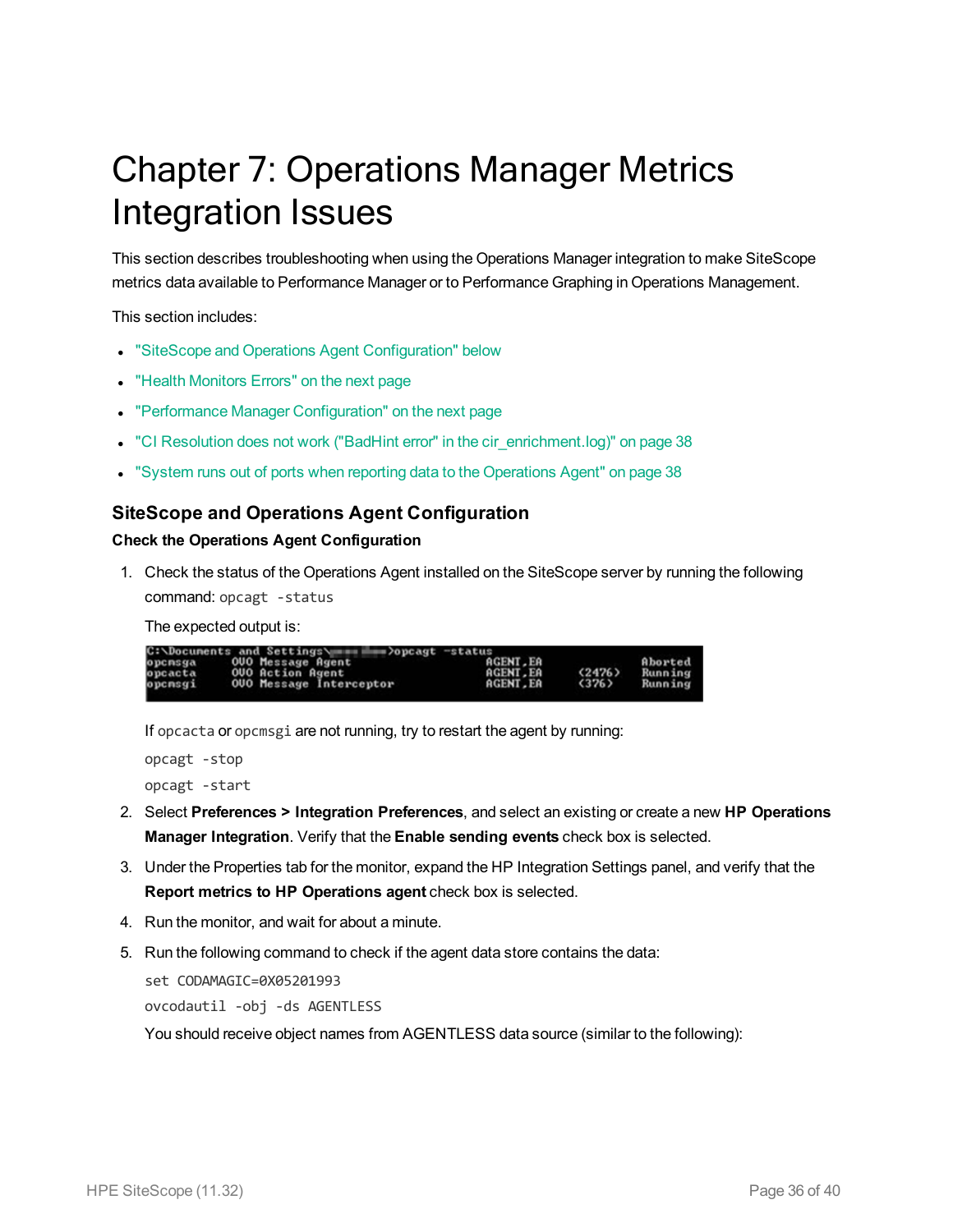| Object Model                                  | C:\Docunents and Settings\ in it is low boucodautil -obj -ds AGENTLESS |
|-----------------------------------------------|------------------------------------------------------------------------|
| $N$ um $D$ ataSources = 1<br><b>AGENTLESS</b> |                                                                        |
|                                               |                                                                        |
| NumObjects = 14                               |                                                                        |
| <b>AGENTLESS</b>                              | <b>MEMORY</b>                                                          |
| <b>AGENTLESS</b>                              | <b>LOGICALDISK</b>                                                     |
| <b>AGENTLESS</b>                              | <b>GLOBAL</b>                                                          |
| <b>AGENTLESS</b>                              | <b>PROCESSOR</b>                                                       |
| <b>AGENTLESS</b>                              | <b>SERUER WORK QUEUES</b>                                              |
| AGENTLESS                                     | <b>SYSTEM</b>                                                          |
| <b>AGENTLESS</b>                              | DISK                                                                   |
| <b>AGENTLESS</b>                              | CPU                                                                    |
| AGENTLESS                                     | URL MONITOR                                                            |
| <b>AGENTLESS</b>                              | <b>APACHE</b>                                                          |
| <b>AGENTLESS</b>                              | SQL QUERY                                                              |
| <b>AGENTLESS</b>                              | ORACLE                                                                 |
| <b>AGENTLESS</b>                              | UMWARE                                                                 |
| <b>AGENTLESS</b>                              | ORACLE9IAS HITP SERUER                                                 |
|                                               |                                                                        |
| Data source: AGENTLESS                        |                                                                        |
| NumMetrics = $120$                            |                                                                        |
|                                               | l                                                                      |

6. To dump the summarized last record for AGENTLESS data source, run the following command:

ovcodautil -dumpds AGENTLESS

#### **Check the Relevant SiteScope Logs**

Check the following logs that are available from the **<SiteScope root directory>\logs** directory:

- <sup>l</sup> **error.log**
- <sup>l</sup> **RunMonitor.log**
- <sup>l</sup> **om\_metric\_integration.log**
- <span id="page-36-0"></span><sup>l</sup> **data\_integration.log**

#### **Health Monitors Errors**

In the SiteScope monitor tree, expand **Health** and click **Log Event Checker**.

- <sup>l</sup> If the **Failed to report data to HP OM Agent** counter is in error, SiteScope failed to connect or report data to the Operations Agent using Java API. For more information, see the **oa\_metric\_integration.log** file in the **<SiteScope root directory>\logs** directory.
- <sup>l</sup> If the **Generic Data Integration queue exceeded allowed size** counter is in error, the queue of metrics waiting to be sent is oversized and some metrics were dropped to maintain SiteScope stability. For more information, **data\_integration.log** file in the **<SiteScope root directory>\logs** directory.

## <span id="page-36-1"></span>**Performance Manager Configuration**

- 1. On the Performance Manager server, open the **OVPMconfig.ini** file in the **%ovdatadir%\shared\server\conf\perf** directory.
- 2. Update the SiteScope server details as follows:
	- [SITESCOPE]
	- $\cdot$  SERVER = servername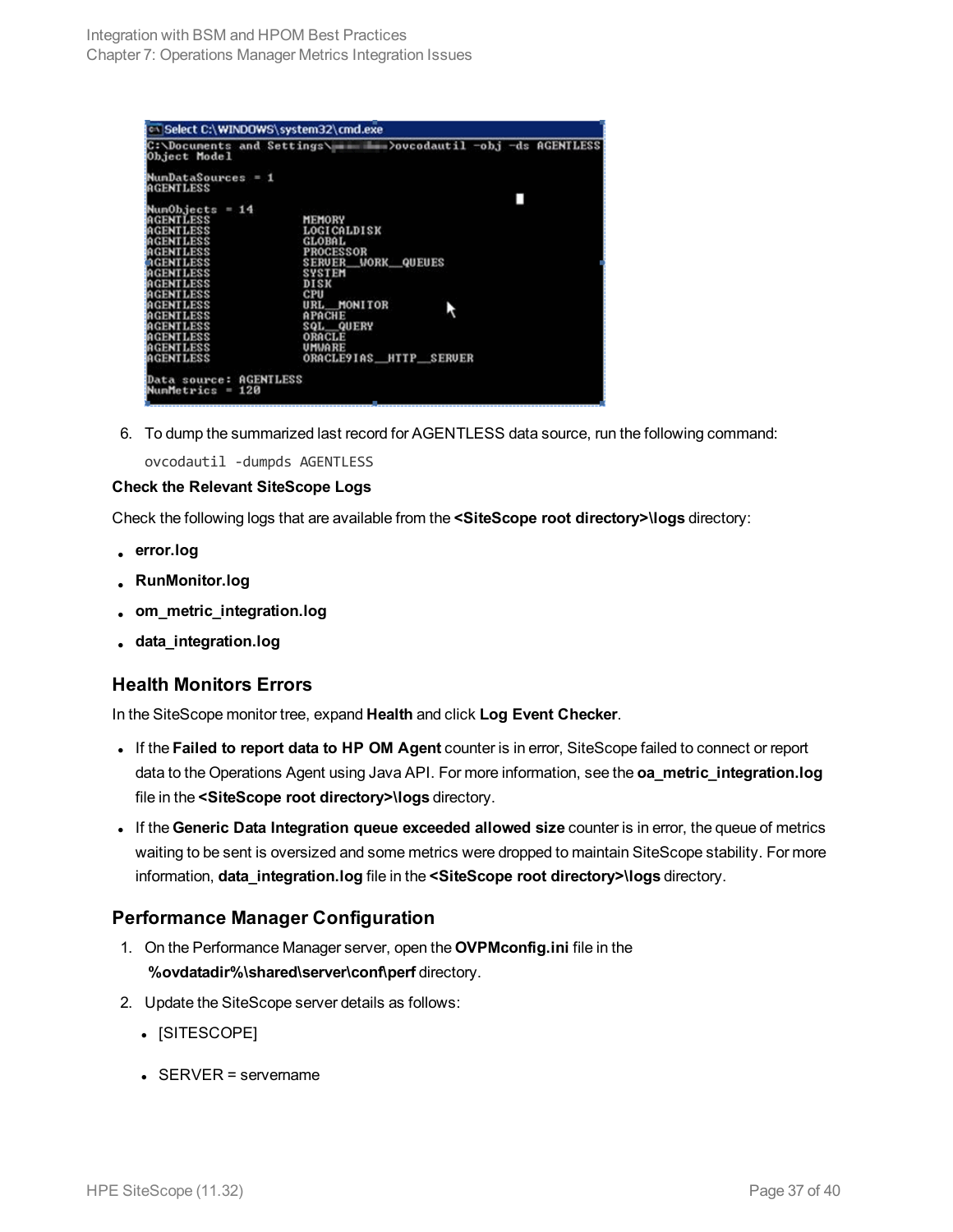#### $\bullet$  NODEGROUP = Agentless

<span id="page-37-0"></span>3. Restart the HP Openview Tomcat(B) service.

#### **CI Resolution does not work ("BadHint error" in the cir\_enrichment.log)**

- 1. Go to **Admin > Platform > Infrastructure Setting**.
- 2. In the **Application** dropdown, select **End User/System Availability Management**.
- 3. In the **SiteScope CI Resolver Settings**, check for **TQL Queries** value.

The default value is CIs Monitored by SiteScope (in BSM versions earlier than 9.20).

4. Go to **Admin > RTSM Administration** and check for **CIs Monitored by SiteScope** query results. If you do not get the requested CI in the query results, CI resolution will not find it as well.

Possible problem: CI has missing attributes or the SiteScope monitor CI is not connected to any monitored CI.

#### <span id="page-37-1"></span>**System runs out of ports when reporting data to the Operations Agent**

**Problem:** The system runs out of ports when reporting metrics data to the Operations Agent in a loaded environment.

- In SiteScope Health, an error is displayed in the Log Event Checker monitor for the .\*Failed to report data to HPOM Agent.\* counter.
- . In the **oa\_metric\_integration.log**, the following error is displayed: "ERROR Failed to report data to /Hewlett-Packard/OpenView/Coda/ IO error while gettingSingle Object;Address already in use: connect".

**Possible solution:** Increase the upper range of ephemeral ports and reduce the client TCP/IP socket connection timeout value in Windows. For details, see [http://msdn.microsoft.com/en](http://msdn.microsoft.com/en-us/library/aa560610(v=bts.20).aspx)[us/library/aa560610%28v=bts.20%29.aspx](http://msdn.microsoft.com/en-us/library/aa560610(v=bts.20).aspx).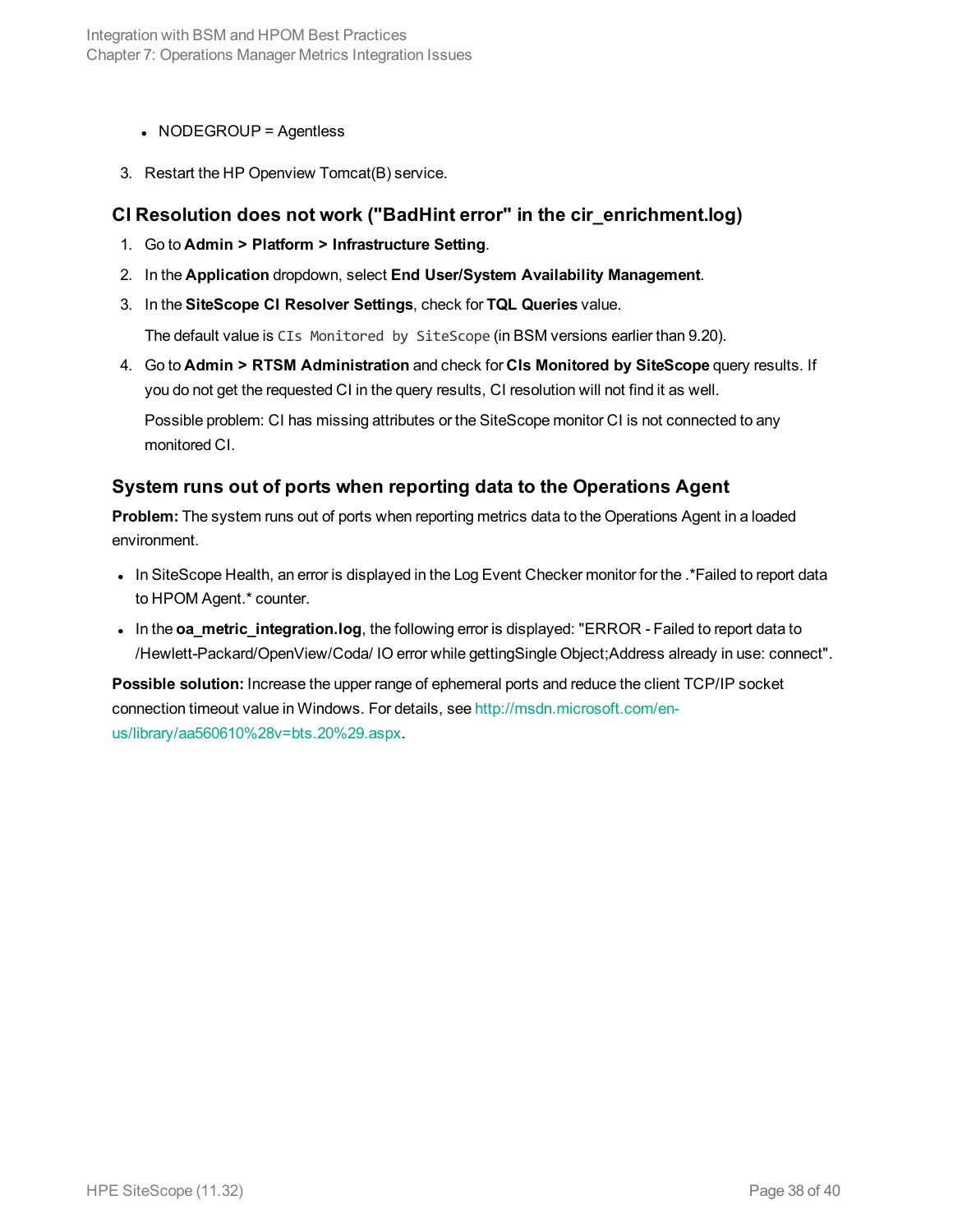# <span id="page-38-0"></span>Chapter 8: BSM CI Downtime Issues

This section describes troubleshooting CI downtime issues when SiteScope is integrated with BSM.

This section includes:

- ["Troubleshooting](#page-38-1) CI Downtime (BSM-side)" below
- <span id="page-38-1"></span>• "Troubleshooting CI Downtime [\(SiteScope-side\)"](#page-38-2) below

#### **Troubleshooting CI Downtime (BSM-side)**

If the SiteScope monitor does not enter downtime (it is still running, or is sending alerts while it should not be according to the downtime configuration), perform the following checks on SiteScope and BSM:

- 1. Check SiteScope reported topology to BSM. In BSM, select **Admin > RTSM Administration** and check the node and monitor CIs.
- 2. Logs:
	- <sup>l</sup> Open **<BSM root directory>\conf\core\Tools\log4j\PlainJava\topaz.properties** and change the debug level to the following appender:

log4j.category.com.mercury.topaz.sitescopetmc=DEBUG, aims.appender

<sup>l</sup> Open the **aims.ejb.log** file located in **<BSM root directory>\log\EJBContainer** and search for "downtime" string. Check whether your downtime was created, which CIs were affected by it, and when a downtime request was made from SiteScope.

#### <span id="page-38-2"></span>**Troubleshooting CI Downtime (SiteScope-side)**

If the SiteScope monitor is still running after configuring downtime on a specific node using the stop monitoring option, perform the following checks on SiteScope:

- 1. In **Preferences > Infrastructure Preferences > General Settings**, check the **Enable downtime mechanism** setting is enabled.
- 2. Check the following logs:
	- <sup>l</sup> **<SiteScope root directory>\logs\audit.log**
	- <sup>l</sup> **<SiteScope root directory>\logs\downtime.log**

To open these logs in debug mode:

- a. In the **<SiteScope root directory>\conf\core\Tools\log4j\PlainJava** folder, open the **log4j.properties** file.
- b. Change the debug level to the appenders listed in **attachment5.txt** (attached to this PDF). To view the attachment, select **View > Navigation Panels > Attachments**, and select **attachment5.txt**.